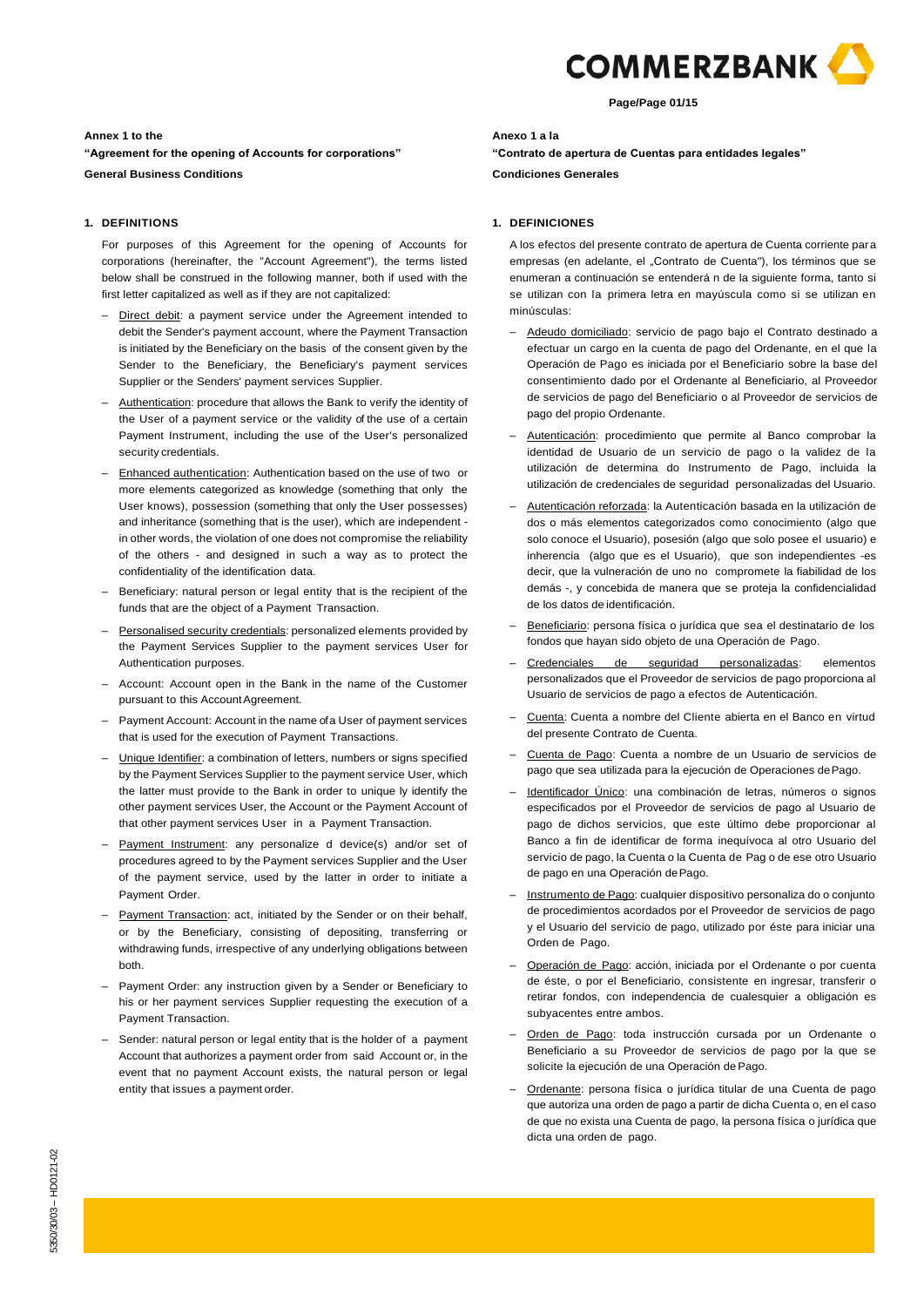

# **Page/Page 02/15**

- Portal: The Bank's corporate banking Internet portal, regulated by the provisions of the Agreement on the use of the "**Global Payment Plus**" financial management system through the Commerzbank corporate banking Internet portal, concluded between the Bank and the Customer.
- Payment services Supplier: the institutions and bodies referred to in Article 5(1) and (2) of Royal Decree Law 19/2018, of 23 November on payment services and other urgent financial measures, and the natural or legal persons benefiting from the exemptions provided for in Articles 14 and 15 of that the referred law.
- GPP services: services of the "Global Payment Plus" financial management system, regulated by the provisions of the Agreement on the use of the "Global Payment Plus" financial management system through the Commerzbank Corporate Banking Internet Portal concluded between the Bank and the Customer.
- User of payment services: natural person or legal entity that makes use of a payment service, whether as Sender, Beneficiary, or both.

# – Portal: Portal de Internet de banca corporativa del Banco, regulado por los dispuesto en el Acuerdo relativo al uso del sistema de gestión financiera "**Global Payment Plus**" a través del Portal de Internet de banca corporativa de Commerzbank, celebrado entre el Banco y el Cliente.

- Proveedor de servicios de pago: las entidades y organismos contemplados en los apartados 1 y 2 del artículo 5 del Real Decretoley 19/2018, de 23 de noviembre, de servicios de pago y otras medidas urgentes en materia financiera, y las personas físicas o jurídicas que se acojan a las exenciones previstas en los artículos 14 y 15 de dicha norma.
- Servicios GPP: servicios del sistema de gestión financiera "**Global Payment Plus**", regulado por los dispuesto en el Acuerdo relativo al uso del sistema de gestión financiera "**Global Payment Plus**" a través del Portal de Internet de banca corporativa de Commerzbank, celebrado entre el Banco y elCliente.
- Usuario de servicios de pago: persona física o jurídica que haga uso de un servicio de pago, ya sea como Ordenante, como Beneficiario oambos.

# **2. FOREIGN CURRENCY DIFFERENTIATION**

Always in accordance with and subject to legal regulations established from time to time by the Spanish authorities for Bank Current Accounts in euros and/or foreign currencies in the name of residents and/or nonresidents, the Bank shall assign under the Account number open under this Account Agreement, as many sub-Accounts as may be necessary as a consequence of the various currencies in which the Customer deals through the Bank's mediation.

Each and every one of the aforesaid sub-Accounts shall be deemed for all purposes to be subject to and regulated by this Account Agreement.

#### **3. ADDRESS**

The Customer grants express agreement to all types of communications and/or notices sent by the Bank to the Customer's address indicated in the Account Agreement as being deemed for all purposes to have been received thereby. The Customer is required to notify immediately in writing any change in its address, telephone number, fax and any information that differs from that furnished in this Account Agreement.

# **4. INTEREST**

The Account shall not accrue any interest in its favor, except as expressly agreed by both parties.

# **2. DIFERENCIACIÓN DE DIVISAS**

Siempre de conformidad y con sujeción a la normativa legal que en cada momento se establezca por las autoridades español as para Cuentas Corrientes bancarias en euros y/o divisas a nombre de residentes y/o no residentes, el Banco asignará bajo el número de Cuenta abierto en virtud del presente Contrato de Cuenta, tantas subcuentas como resulten necesarias de la diversidad de divisas con las que el Cliente opere por mediación del Banco.

Todas y cada una de las indicad as subcuentas se entenderán a todos los efectos sometidas y reguladas por el presente Contrato de Cuenta.

# **3. DOMICILIO**

El Cliente presta su conformidad expresa a que toda clase de comunicaciones y/o notificaciones dirigidas por el Banco al domicilio del Cliente indicado en el Contrato de Cuenta, se entenderán a todos los efectos recibidas por él. El Cliente se obliga a comunicar de inmediato, y por escrito, cualquier modificación que se produzca en su domicilio, número de teléfono, telefax y cualquier dato que difiera de los facilitados en este Contrato deCuenta.

# **4. INTERESES**

La Cuenta no devengará ningún interés acreedor, salvo pacto expreso por ambas partes.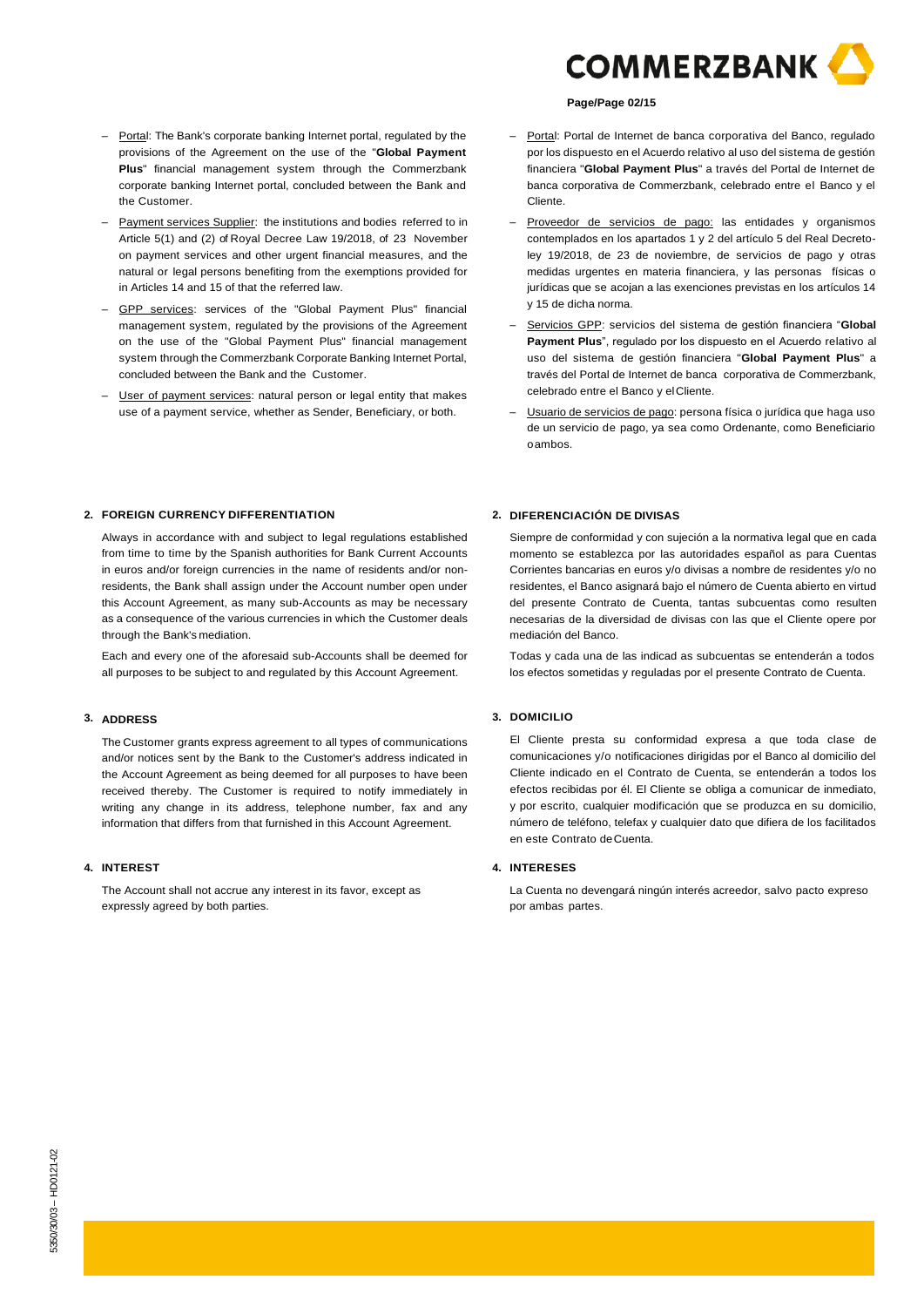

#### **Page/Page 03/15**

# **5. DEPOSITS**

Deposits of funds may be made by transfer, check or commercial effects, subject to conformity thereof, or through other legal means admitted by the Bank.

When the Deposit is made by:

a. Bank transfer, the Bank will credit the total amount of the transfer into the Account, deducting therefrom the expenses having their origin in the execution of said transfer. The Bank shall notify the Customer of the amount of such expenses, reflecting such amount separately in the information it furnishes to the Customer by virtue of the provisions of general condition 15 of this Account Agreement provided by the Bank to theCustomer.

In this form of Deposit, the value date of the credit to the Account shall not be later than the business day on which the amount of the transaction was credited thereto. The Bank shall ensure that the amount of the Payment Transaction is available to the Customer immediately after such amount has been credited to the Account.

b. With regard to a cash Deposit into the Account opened under this Account Agreement, the Customer may draw on the amount Deposited as from the same time in which said transaction takes place. For such purpose, the value date of the Deposit shall be the date on which the said Deposit is made.

All Deposits shall be credited to the Account subject to their clearing.

## **6. WITHDRAWALS**

The Customer may draw on the Account credit balance by direct debits, payments by means of a credit or debit card, disbursement orders, transfers or any other charge or debit document as it is admitted by the Bank from time to time.

In the case of withdrawals made by the Customer in order to execute a Payment Transaction to another Payment Account, the Bank, following receipt of the relevant Payment Order, will ensure that the amount thereof is credited to the recipient Account by the latest at the end of the business day following said receipt. In case of transactions initiated on paper, the deadline will be prolonged by one additional business day.

The value date of the debit to the Account shall not be before the time in which the amount of the Payment Transaction is debited.

For this purpose, the time of receipt of a Payment Order shall be that in which it is received, regardless of having been transmitted directly by the Customer or indirectly through the Beneficiary or from a payment initiation services supplier. If the time of receipt is not a business day for the Bank, the Payment Order shall be deemed to be received on the next business day. Notwithstanding the above, in cases in which a Payment Order is received later than 2:00 p.m., it shall be deemed to be received on the next business day. Furthermore, in the event that a Payment Order is given on paper, the time limit shall be deemed to be 2:00 p.m., and if dealing with an international Payment Order, the time limit shall be 2:00 p.m. Notwithstanding the above, the Parties may agree, in the individual conditions, that the payment date shall be a date different from those indicated in the above paragraph.

# **5. INGRESOS**

Los Ingresos de fondos pueden realizarse mediante transferencias, cheques o efectos, previa conformidad de los mismos, o a través de otros medios legales admitidos por el Banco.

Cuando el Ingreso se realice mediante:

a. Transferencia bancaria, el Banco abonará la totalidad del importe objeto de la transferencia en la Cuenta, deduciendo del mismo los gastos originados como consecuencia de la ejecución de dicha transferencia. El Banco comunicará al Cliente la cuantía a la que ascienden dichos gastos, haciendo constar su importe de forma separada en la información que en virtud de lo establecido en la condición general 15 del presente Contrato de Cuenta que el Banco suministre al Cliente.

En esta forma de Ingreso, la fecha de valor del abono en la Cuenta no será posterior al día hábil en que el importe de la operación se abonó en la misma. El Banco se asegurará de que la cantidad de la Operación de Pago esté a disposición del Cliente inmediata- mente después de que dicha cantidad haya sido abonada en la Cuenta.

b. El Ingreso de efectivo en la Cuenta que se abre en virtud del presente Contrato de Cuenta, el Cliente podrá disponer del importe ingresado desde el mismo momento en que tenga lugar dicha operación. A tales efectos, la fecha de valor del Ingreso será la fecha en la que se realice el referido Ingreso.

Todos los Ingresos se abonarán en Cuenta salvo buen fin.

# **6. DISPOSICIONES**

El Cliente podrá disponer del saldo acreedor de la Cuenta mediante adeudos domiciliad os, disposición mediante tarjeta de crédito o débito, órdenes de disposición, transferencias o cualquier otro documento de cargo o adeudo, según sean admitidos por el Banco en cada momento.

En el caso de disposiciones realizadas por el Cliente con objeto de ejecutar una Operación de Pago a otra Cuenta de Pago, el Banco, tras la recepción de la Orden de Pago correspondiente, se asegurará de que el importe de la misma es abona do en la Cuenta de destino como máximo al final del día hábil siguiente a dicha recepción. En caso de operaciones iniciadas en papel, el plazo se prolongará en un día hábil adicional.

La fecha de valor del cargo en la Cuenta no será anterior al m omento en que el importe de la Operación de Pago se adeude.

A estos efectos, el momento de recepción de una Orden de Pag o será aquél en que la misma es recibida, con independencia de que haya sido transmitida directamente por el Cliente o indirectamente a través del Beneficiario o de un proveedor de servicios de iniciación de pagos. Si el momento de recepción no es un día hábil para el Banco, la Orden de Pago se considerará recibida el siguiente día hábil. No obstante, lo anterior, en los casos en los que una Orden de Pago se reciba más tarde de las 14:00 horas, se considerará recibida en el día hábil siguiente. Asimismo, en el supuesto de que una Orden de Pago se cursase en papel, se considerará que la hora límite son las 14:00 horas y si se tratase de una Orden de Pago internacional, la hora límite serán las 14:00 horas. No obstante, las Partes podrán pactar en las condiciones particulares que la fecha de pago sea una fecha distinta de las indicadas en el párrafo anterior.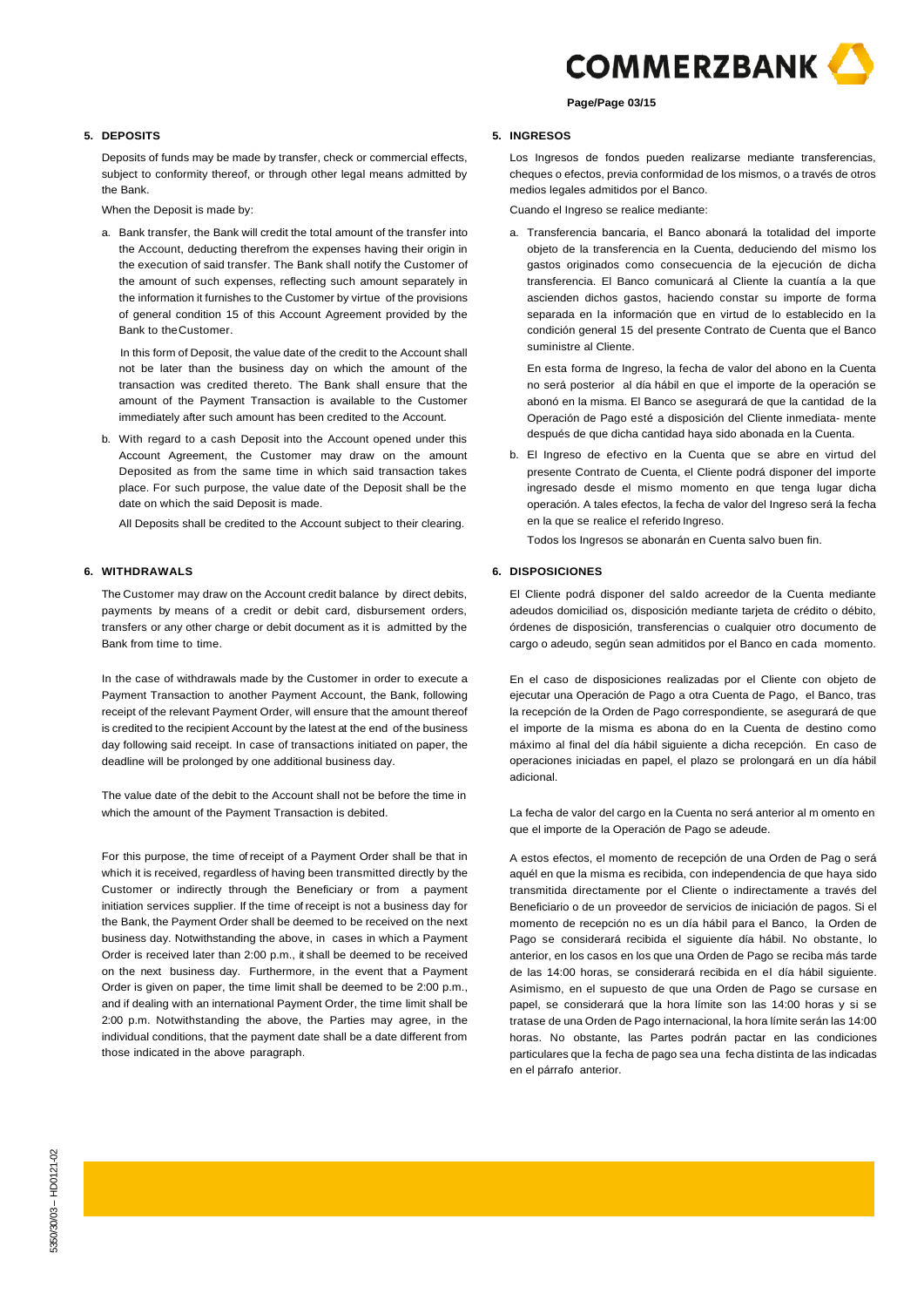

#### **Page/Page 04/15**

# **7. IMPUTATION OF PAYMENTS AND SET-OFF**

The Customer grants full powers to the Bank for deliveries of sums of money made in order to reduce the debts deriving from the transactions that Customer has with the Bank to be imputed by the Bank to any of them or to other obligations past due.

The Customer irrevocably authorizes the Bank to settle debts pending payment by the Customer through the set-off of balances of Accounts, Deposits and transactions of any nature, which result in favor of the Customer at Commerzbank AG, or at any of its branches.

#### **8. TERMS OF DURATION**

The term of duration of this Account Agreement is indefinite. It shall be terminated by the unilateral will of either party, by notice sent to the other party 15 days in advance.

Once said period has transpired, if a credit balance exists, it shall cease to accrue interest, if interest had been agree d to above, in favor of the Customer after deduction of accrued expenses, and shall remain at the disposal thereof. The Customer shall be required to draw down the total by means of one single check or transfer.

If the Account presents a balance in favor of the Bank, it may only be cancelled by the Customer if said balance, as well as interest, fees and expenses accrued thereon, is paid.

If the Account remains with a "zero" balance for a period exceeding 30 calendar days, the Bank is empowered to cancel said Account, with no need for any notice to the Customer.

In the event that the Customer has supplied the Bank with false information or erroneous data, or breaches any of the obligations established in this Account Agreement, the Bank may cancel the Account, with no need for prior notice.

Once the Account has been cancelled for any reason, the Customer is required to return any documents in its possession.

# **9. BALANCES IN FOREIGN CURRENCY**

Sub-Accounts in foreign currencies, as indicated by general condition 2 of this Account Agreement, shall only be reimbursable by check and payment orders of the relevant currency.

The Customer shall bear, in relation to its balances in foreign currencies, proportionally in relation to, and up to the total credit balances thereof, all economic and legal damages that the total credit balances of the Bank in said currency may suffer as a consequence of force majeure, war, disturbances or similar events, or by intervention of third parties abroad not attributable to the Bank, or by measures taken by national and foreign authorities.

# **10. MODIFICATIONS TO POWERS AND AUTHORITIES OF ACOUNT• HOLDERS**

Any modification, limitation or revocation of the powers and authorities granted to the persons whose signature has been recognized, as well as the resignation thereof, shall not be effective at the Bank as long as the Bank does not receive the relevant attestable notice thereof.

The Customer holds the Bank harmless against any claims which may be brought there against in the event of having made use of revoked powers of attorney or signatures, provided that the Bank did not receive notice of said revocation prior thereto, even if it is reflected by public document or was registered with the Mercantile Registry.

# **7. IMPUTACIÓN DE PAGOS Y COMPENSACIÓN**

El Cliente faculta plenamente al Banco para que las entregas de cantidades que se efectúen a fin de reducir las deudas derivadas de las operaciones que el Cliente tenga con el Banco, éste pueda imputarla a cualquiera de ellas o a otras obligaciones vencidas.

El Cliente autoriza al Banco de manera irrevocable para que éste liquide las deudas pendientes de pago por el Cliente mediante la compensación de los saldos de Cuentas, depósitos y operaciones de cualquier naturaleza, que resulten a favor del Cliente en Commerzbank AG, o en cualquiera de sus sucursales.

# **8. DURACIÓN**

La duración del presente Contrato de Cuenta es indefinida, extinguiéndose por la voluntad unilateral de cualquiera de las partes, mediante comunicación dirigida a la otra parte con 15 días de antelación.

Transcurrid o dicho plazo, si hubiese saldo acreedor, éste dejará de devengar intereses, si se hubieran pactado anteriormente, a favor del Cliente una vez deducidos los gastos devenga dos, y quedará a disposición del mismo, quedando este obligado a disponer de su totalidad mediante un solo cheque o transferencia.

Si la Cuenta presentase saldo a favor del Banco, sólo podrá cancelarse por el Cliente previo pago de dicho saldo, así como de sus intereses, comisiones y gastos devengados.

Si la Cuenta permaneciese con saldo "cero" durante un período superior a 30 días naturales, el Banco queda facultado para proceder a su cancelación, sin necesidad de comunicación alguna alCliente.

En el supuesto de que el Cliente hubiese suministrado al Banco informaciones falsas o datos erróneos, o incumpliese cualquiera de las obligaciones establecidas en el presente Contrato de Cuenta, el Banco podrá proceder a la cancelación de la Cuenta, sin necesidad de aviso previo.

Cancelada la Cuenta por cualquier motivo, el Cliente queda obligado a la devolución de los documentos que obren en su poder.

# **9. SALDOS EN MONEDA EXTRANJERA**

Las subcuentas en divisas, de acuerdo con lo indicado en la condición general 2 del presente Contrato de Cuenta, serán sólo reembolsables en cheque y Órdenes de Pago de la moneda correspondiente.

El Cliente soportará, en relación con sus saldos en divisas, proporcionalmente en relación y hasta el total de sus haberes, todos los daños y perjuicios, tanto económicos como legales, que el total de los haberes del Banco en dicha divisa pudiera sufrir a causa de fuerza mayor, guerra, disturbios o acontecimientos similares, o por la intervención de terceros en el extranjero no imputables al Banco, o por medidas tomadas por las autoridades, tanto nacionales como extranjeras.

## **10. MODIFICACIONES EN LAS FACULTADES DE LOS TITULARES**

Cualquier modificación, limitación o revocación de las facultades concedidas a las personas cuya firma hubiese sido reconocida, así como la renuncia por parte de éstas, no serán oponibles al Banco mientras éste no hubiese recibido la comunicación fehaciente correspondiente.

El Cliente mantendrá indemne al Banco frente a cualesquiera reclamaciones que pudiera n entablarse contra el mismo, caso de haberse hecho uso de poderes o firmas revocadas, siempre que el Banco no hubiese recibido con anterioridad el aviso de dicha revocación, aun cuando ésta constase en documento público o se hubiese inscrito en el Registro Mercantil.

# **11. IDENTITY OF SIGNATORIES 11. IDENTIDAD DE LOSFIRMANTES**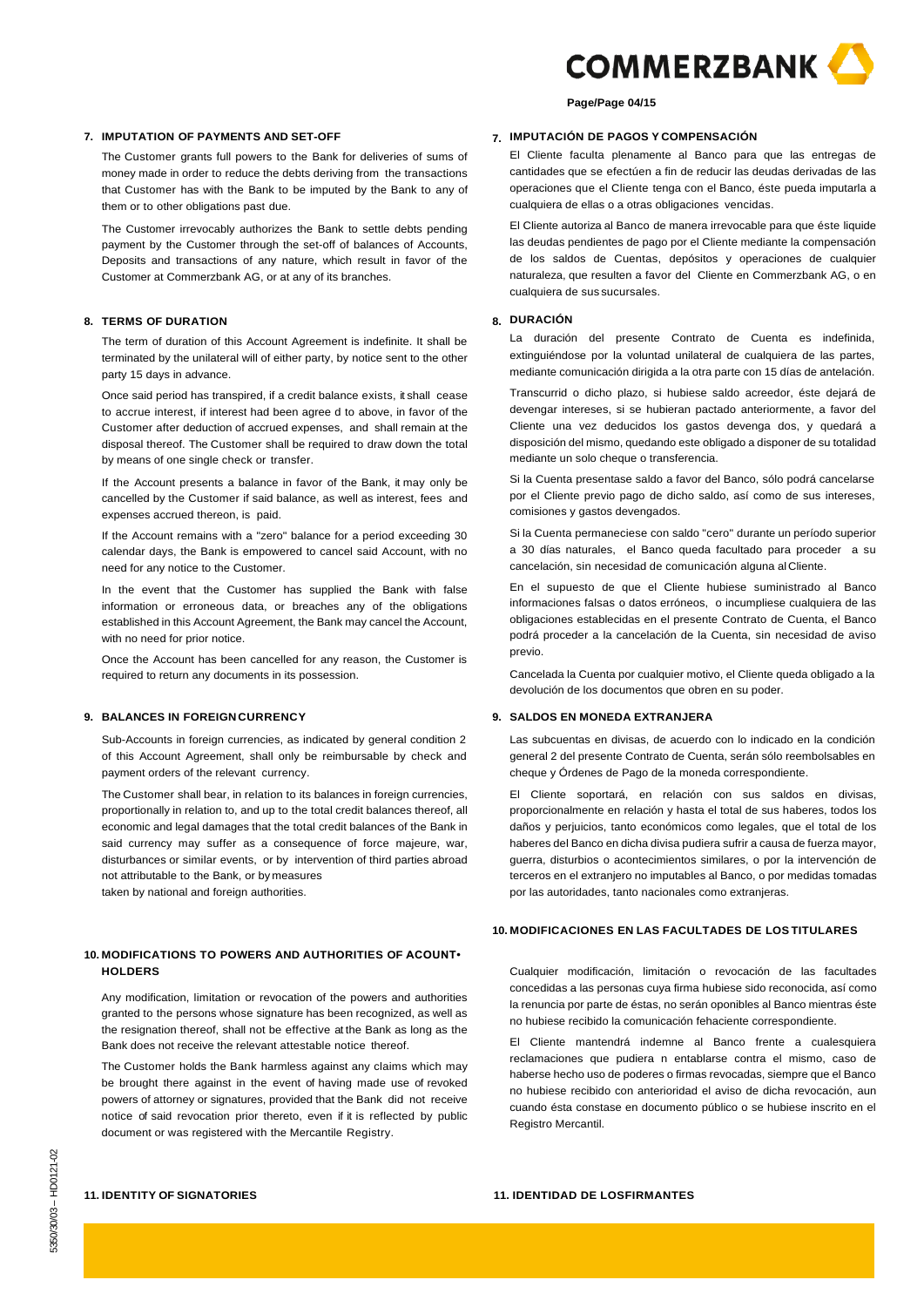

#### **Page/Page 05/15**

In the event that doubts should arise as to the identity of any signature, the Bank shall suspend the effectiveness of the transaction until evidence is presented to its entire satisfaction.

#### **12. AGREEMENT WITH CONDITIONS**

The commercial relations between both parties shall be governed by the legal provisions in effect from time to time on this subject matter and by these general conditions.

The Customer assumes that the Bank is required to furnish such data related to the Account as is established by law. Consequently, compliance with such obligations shall not entail any violation of privacy.

Likewise, the Customer is subject to the cash withdrawal limits as established by regulations for this type of Account.

The Customer also waives the application of the provisions of Title II and Articles 35.1, 36. 3, 44, 46, 48, 49, 52, 60 and 61 of Title III of Royal Decree Law 19/2018, of 23 November, on payment services and other urgent measures in financial matters; and Order ECE/12 63/2019 of 26 December on the transparency of conditions and information requirements applicable to payment services and amending Order ECO/734/2004 of 11 March on customer care departments and services and the customer ombudsman of financial institutions and Order EHA/2899/20 11 of 28 October on transparency and protection of customers of banking services.

#### **13. PAYMENT TRANSACTIONS**

All Payment Transactions shall be governed by the provisions of the following sections:

a. Reporting obligations prior to issuance of the Payment Order: Single Identifier: The Customer is required to confirm and verify the data relating to Payment Orders it sends to the Bank. For the proper execution of Payment Orders, the Customer must furnish the Bank with the international Bank Account number (IBAN) in order to identify the Payment Account(s) affected by the Payment Transaction intended to be executed, or in the case of utilization of Payment Instruments, the identifier relates to the card number or PAN. For this purpose, a Payment Order shall be deemed to be properly executed when made in favor of the Beneficiary of the Single Identifier furnished by the Customer. Consequently, the Bank shall not be liable for the non-execution or defective execution of a Payment Transaction when it was carried out in favor of the Single Identifier furnished by the Customer, regardless of the Customer having furnished additional information for the proper execution of the Payment Transaction.

Notwithstanding the above, in these cases of defective execution of a Payment Transaction, the Bank shall make a reasonable effort shall make such efforts as are reasonable in order to recover the funds of the Payment Transaction. In the event that it is not possible to recover the funds, the Bank will provide the Customer, upon the Customer's written request, with all the information in its possession that is relevant for the Customer to make a legal claim to recover the funds.

b. Authorizations: Payment Transactions shall be deemed to be authorized when the Customer has given consent for the execution thereof by means of written notice in such regard, expressly stating for the record the identification of the Customer, his or her signature and description of the Payment Transaction requested

En el supuesto de que surgieran dudas sobre la identidad de cualquier firma, el Banco suspenderá la efectividad de la operación hasta que se le presenten pruebas a su entera satisfacción.

#### **12. CONFORMIDAD CON LAS CONDICIONES**

Las relaciones comerciales entre ambas partes se regirán por las disposiciones legales en cada momento vigentes sobre la materia y por las presentes condiciones generales.

El Cliente asume que el Banco está obligado a facilitar cuantos datos relativos a la Cuenta establezca la legislación, por lo que el cumplimiento de tales obligaciones no supondrá violación de intimidad alguna.

Igualmente, el Cliente se somete a los límites de disposición en efectivo que la normativa vigente establezca para este tipo de Cuentas.

El Cliente renuncia asimismo, a la aplicación de lo dispuesto en el Título II y los artículos 35.1, 36.3, 44, 46, 48, 49, 52, 60 y 61 del Título III del Real Decreto-ley 19/2018, de 23 de noviembre, de servicios de pago y otras medidas urgentes en materia financiera; y la Orden ECE/1263/2019, de 26 de diciembre, sobre transparencia de las condiciones y requisitos de información aplicables a los servicios de pago y por la que se modifica la Orden ECO/73 4/2004, de 11 de marzo, sobre los departamentos y servicios de atención al cliente y el defensor del cliente de las entidades financieras, y la Orden EHA/2899/2011, de 28 de octubre, de transparencia y protección del cliente de servicios bancarios.

#### **13. OPERACIONES DE PAGO**

Todas las Operaciones de Pago se regirán por lo establecido en los siguientes apartados:

a. Obligaciones de información previas a la emisión de la Ord en de Pago: El Identificador Único: El Cliente está obliga do a confirmar y verificar los datos relativos a las Órdenes de Pago que dirija al Banco. Para la correcta ejecución de las Órdenes de Pago, el Cliente debe facilitar al Banco el número internacional de Cuenta bancaria (IBAN) con el fin de identificar la/s Cuenta/s de Pago afectada/s por la Operación de Pago que se pretenda ejecutar, o en el caso de utilización de Instrumentos de Pago, el identificador se corresponde con el número de la tarjeta o PAN. A estos efectos, una Orden de Pago se considerará correctamente ejecutada cuando se realice a favor del Beneficiario del Identificador Único suministrado por el Cliente. En consecuencia, el Banco no será responsable de la no ejecución o ejecución defectuosa de una Operación de Pago cuando ésta se haya realizado a favor del Identificador Único facilitado por el Cliente, con independencia de que el Cliente haya facilitado información adicional para la correcta ejecución de la Operación de Pago.

No obstante, lo anterior, en estos supuestos de ejecución defectuosa de una Operación de Pago, el Banco realizará cuantos esfuerzos resulten razonables y se esforzará razonablemente para recuperar los fondos de la Operación de Pago. En caso de que no sea posible recuperar los fondos, el Banco facilitará al Cliente, previa solicitud por escrito de éste, toda la información de la que disponga que sea pertinente para que el Cliente interponga una reclamación legal a fin de recuperar los fondos.

b. Autorizaciones: Las Operaciones de Pago se considerarán autoriza das cuando el Cliente haya dado el consentimiento para su ejecución mediante una comunicación por escrito en tal sentido, donde se haga constar de forma expresa la identificación del Cliente, su firma y descripción de la Operación de Pago solicitada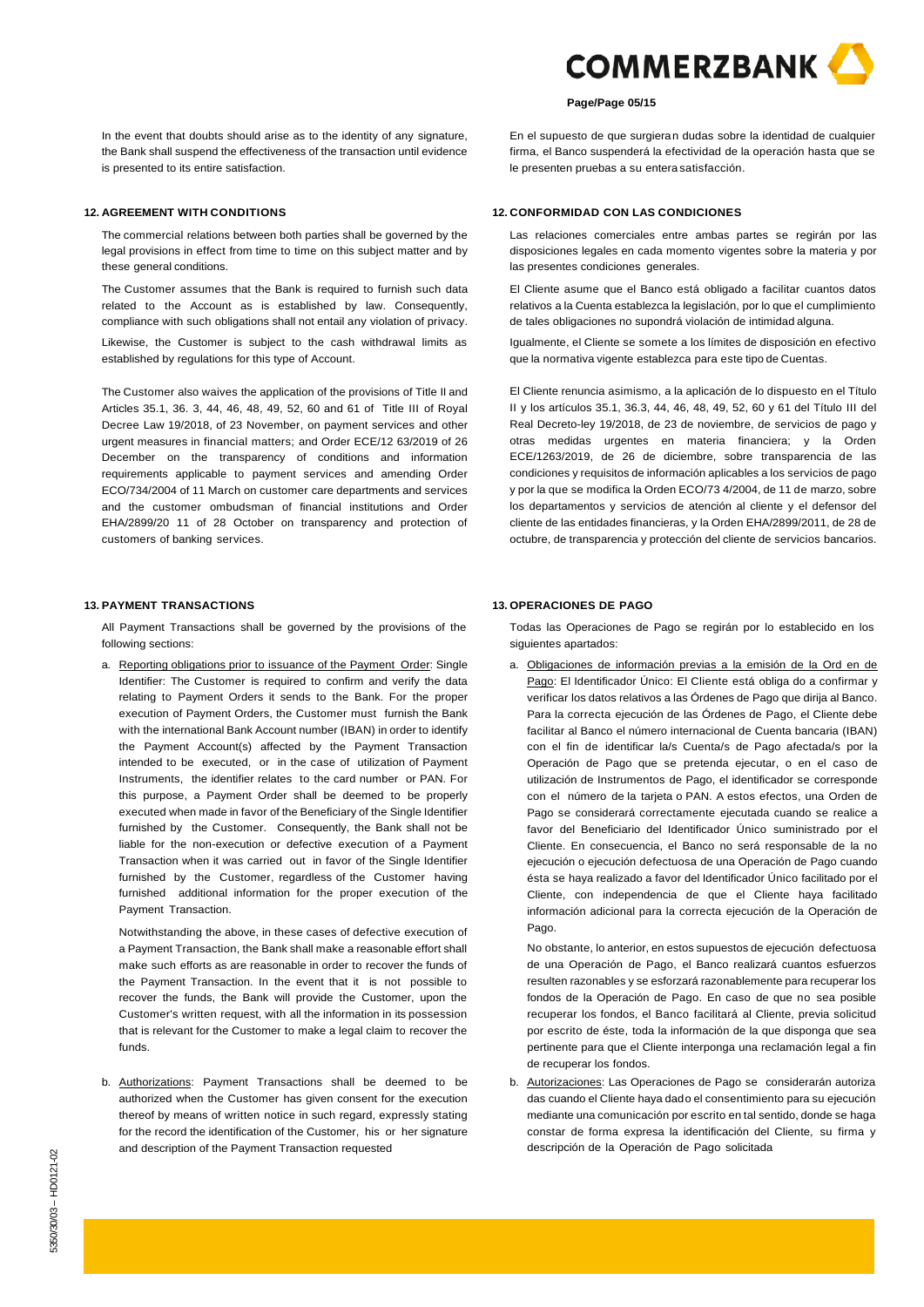#### (hereinafter, the "**Authorization**").

Furthermore, a Payment Transaction, consent to which is given through any of the following techniques of long-distance communication: telematic or electronic means, telephone, fax or other similar means.

The consent referred to in the above para graphs may be granted prior to or simultaneously upon the execution of the Payment Transaction. However, the subsequent granting will be possible if permitted by the Bank pursuant to the procedure and limits determined by the Bank.

Furthermore, the Customer is empowered to revoke his or her Authorization in the following terms:

- a. The payment services Customer may not revoke a Payment Order after it is received by the Bank, except under one of the circumstances specified in the following sections.
- b. When the Payment Transaction is initiated by a payment initiation services supplier or a Beneficiary or through a Beneficiary, the Customer may not revoke the Payment Order once you have given the payment initiation services supplier your consent to initiate the Payment Transaction or once you have given your consent to the execution of the payment transaction to the Beneficiary.
- c. In cases of direct debit and notwithstanding the return rights established by the applicable law, the Customer may revoke a Payment Order at the latest at the end of the business day prior to the date agreed to for debiting the funds from the Customer's Account.
- d. In the event that the time of receipt relates to a date previously agreed to between the Customer and the Bank, the former may revoke the Payment Order at the latest at the end of the business day preceding the agreed date.

When consent has been given for a series of Payment Transactions, the withdrawal thereof shall imply that any future Payment Transaction covered by said consent shall be deemed unauthorized.

The Bank may collect from the Customer the expenses effectively incurred as a consequence of the revocation of Payment Orders referred to in this section.

- c. Authorizations requiring Enhanced Authentication: Enhance d Authentication will be required from the Customer, as indicate d below, in the following cases: (i) online access to their Account; (ii) initiation of an electronic Payment Transaction; and (iii) any action through a remote channel which may imply a risk of payment fraud or other abuses as determined by the Bank from time to time.
- d. Return of Payment Transactions Initiated by a Beneficiary: Within ten (10) working days from receipt of the request, which must be submitted within ten (10) days from the date of the Payment Transaction order, the Bank shall return the full amount of the Payment Transaction or inform the Client of the objective reasons for the denial of the refund , indicating the complaint procedures available to the Customer in the event that the Client does not



# **Page/Page 06/15**

(en adelante, la "**Autorización**").

Asimismo, se entenderá como autoriza da aquella Operación de Pago cuyo consentimiento se hubiera prestado mediante alguna de las siguientes técnicas de comunicación a distancia: medios telemáticos, electrónicos, telefónicos, fax u otros similares.

El consentimiento referido en los párrafos anteriores podrá ser otorgado con anterioridad o a la ejecución de la Operación de Pago. Si bien será posible el otorgamiento con posterioridad si, así, lo permite el Banco conforme al procedimiento y límites determinados por éste.

Asimismo, el Cliente está facultado para revocar su Autorización en los siguientes términos:

- a. El Cliente de servicios de pago no podrá revocar una Orden de Pago después de ser recibida por el Banco, salvo que se dé una de las circunstancias que se especifican en los siguientes apartados.
- b. Cuando la Operación de Pag o sea iniciada por un proveedor de servicios de iniciación de pagos o un Beneficiario o a través del mismo, el Cliente no podrá revocar la Orden de Pago una vez haya dado al proveedor de servicios de iniciación de pagos su consentimiento para iniciar la Operación de Pago o una vez haya dado su consentimiento para que se ejecute la operación de pago al Beneficiario.
- c. En los casos de adeudo domiciliado y sin perjuicio de los derechos de devolución fijados por la legislación aplicable, el Cliente podrá revocar una Orden de Pago a más tardar al final del día hábil anterior al día convenido para el adeudo de los fondos en la Cuenta del Cliente.
- d. En el caso en que el momento de recepción se corresponda con una fecha previamente acordada entre el Cliente y el Banco, aquél podrá revocar la Orden de Pago a más tardar al final del día hábil anterior al día convenido.

Cuando el consentimiento se hubiera dado para una serie de Operaciones de Pago, su retirada implicará que toda futura Operación de Pago que estuviere cubierta por dicho consentimiento se considerará noautorizada.

El Banco podrá repercutir al Cliente los gastos efectivamente incurridos como consecuencia de la revocación de las Órdenes de Pago referidas en el presente apartado.

- c. Autorizaciones que requieren Autenticación reforzada: Se exigirá al Cliente Autenticación Reforzada, tal y como se indica a continuación, en los siguientes supuestos: (i) acceso en línea a su Cuenta; (ii) inicio de una Operación de Pago electrónico; y (iii) cualquier acción realiza da por un canal remoto que pueda entrañar un riesgo de fraude en el pago u otros abusos según se defina por el Banco en cada momento.
- d. Devolución de Operaciones de Pago Iniciadas por un Beneficiario: En el plazo de diez (10) días hábiles a contar desde la recepción de la solicitud, que deberá realizarse en un plazo máximo de diez (10) días desde la fecha de la orden de pago, el Banco, devolverá el importe íntegro de la Operación de Pago o comunicará al Cliente las razones objetivas que justifican la denegación de la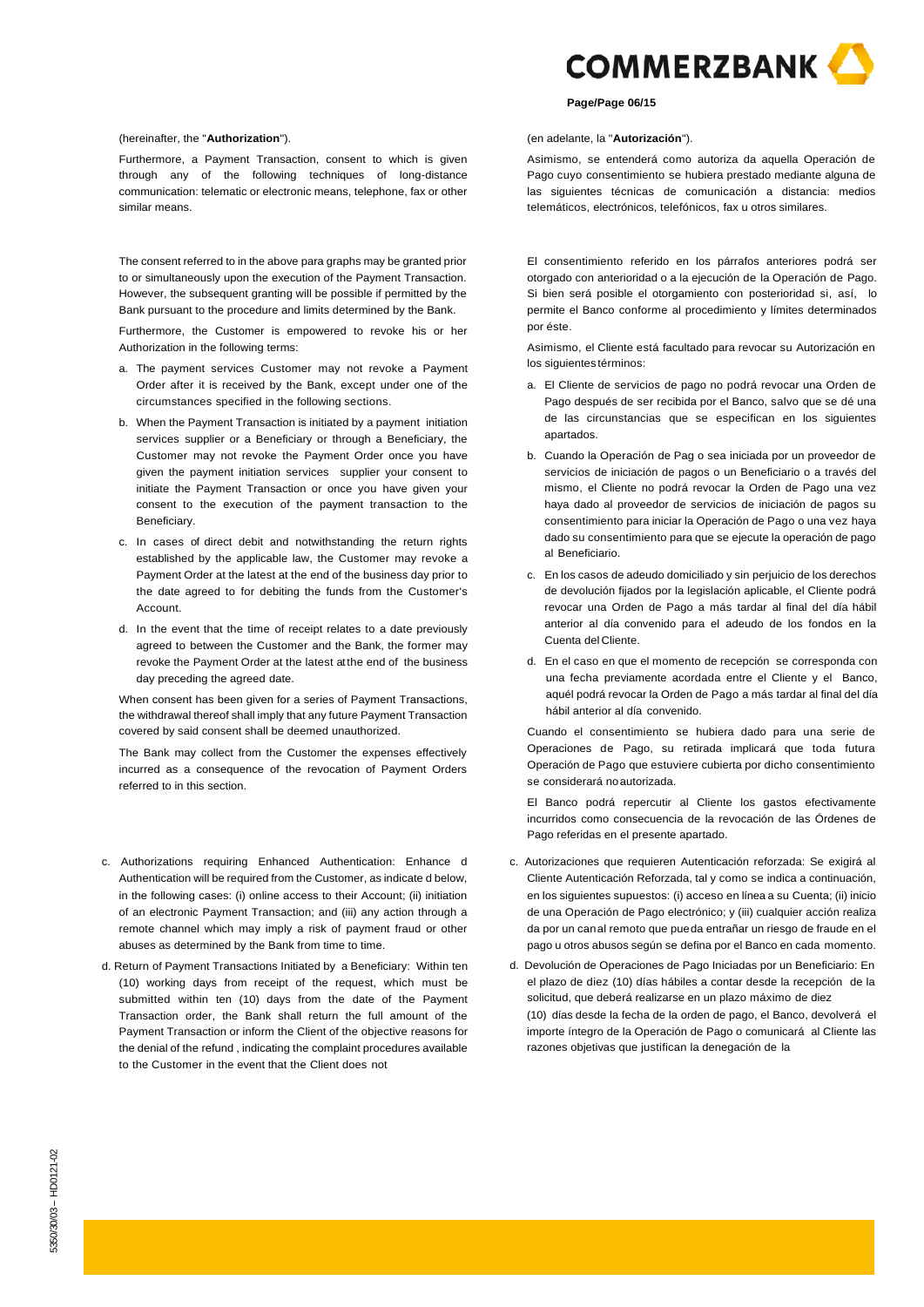

#### **Page/Page 07/15**

agree with the reasons informed.

The Customer will not be entitled to a refund when:

- a. it has given its consent to the execution of the Payment Transaction directly to the Bank,and
- b. where applicable, the Bank or the Beneficiary has provided or made available to the Customer, in the agreed form, information regarding the future Payment Transaction at least four weeks in advance of the planned date.

In the case of direct debits, the Bank will proceed to refund the amount requested in all cases.

e. Unauthorized transactions:

The Customer must immediately notify the Bank of the execution of unauthorized Payment Transactions or those incorrectly executed of which the Customer has knowledge. The Customer shall have a maximum period of thirteen (13) months from the date of the debit or credit in the Account, to give such notice, provided that the breach of this period is not due to the fact that the Bank did not furnish it or make accessible the information relating to the Payment Transaction in dispute.

In the event that the Bank has executed an unauthorized Payment Transaction, the latter agrees to immediately refund to the Customer and in any event no later than the end of the business day following that on which you observed or were notified of the Payment Transaction, the amount of the Transaction an d, as the case may be, restore to the Account the state which would have existed had such transaction not been carried out. The value date of the credit to the Customer's Account shall not be later than the date the returned amount is debited. This amount shall not be returned to the Customer in cases where the Bank has reason able grounds for suspecting fraud, notifying this circumstance to the Bank of Spain in writing.

The Customer shall be responsible for demonstrating to the Bank that the Payment Transaction was not correctly authenticated and/ or authorized in accordance with the instructions provided to the Bank for such purpose. If the Customer initiates the Payment Transaction using a payment initiation services supplier, it is up to the latter to prove that, within its sphere of competence, the Payment Transaction was authenticated and accurately recorded and was not affected by a technical failure or other deficiencies linked to the payment service for which it is responsible

f. Customer's Liability, in case of, unauthorized Payment Transactions: The Customer using a Payment Instrument under this Agreement:

i. will use the Payment Instrument in accordance with the terms and conditions governing the issue and use of the Payment Instrument under this Agreement and, in particular, as soon as it receives a Payment Instrument, will take all reasonable steps to protect its Personalized security credentials;

ii. in the event of the loss, theft or misappropriation of the Payment Instrument or its unauthorized use, notify the Payment Services Supplier or the entity designated by the Payment Services Supplier without undue delay as soon as they become aware of it.

Notwithstanding the provisions of section 13.e), supra, the Customer shall bear, up to a maximum of one hundred fifty (150) euros, the losses deriving from unauthorized Payment Transactions

devolución, indicando los procedimientos de reclamación a su disposición, para el caso de que el Cliente no esté conforme con las razones ofrecidas.

El Cliente no tendrá derecho al reembolso cuando:

- a. haya dado su consentimiento para que se ejecute la Operación de Pago directamente al Banco, y
- b. en su caso, el Banco o el Beneficiario hayan proporcionado o puesto a disposición del Cliente, en la forma acordada, información relativa a la futura Operación de Pago al menos con cuatro semanas de antelación a la fecha prevista.

En el caso de adeudos domiciliados, el Banco procederá a la devolución del importe cuya devolución se solicita en todo caso.

#### e. Operaciones no autorizadas:

El Cliente deberá comunicar al Banco, de forma inmediata, la ejecución de Operaciones de Pago no autoriza das o ejecutadas incorrectamente de las que tenga conocimiento. El Cliente dispondrá de un plazo máximo de trece (13) meses, a contar desde la fecha de adeudo o del abono en la Cuenta, para realizar tal comunicación, siempre y cuando el incumplimiento de este plazo no se deba a que el Banco no le hubiera proporcionado o hecho accesible la información relativa a la Operación de Pago objeto de la reclamación.

En caso de que el Banco haya ejecutado una Operación de Pago no autorizada, éste se compromete a devolver al Cliente de inmediato y, en cualquier caso, a más tardar al final del día hábil siguiente a aquel en el que haya observado o se le haya notificado la Operación de Pago, el importe de la Operación y, en su caso, restablecer en la Cuenta el estado que habría existido de no haberse efectuado tal operación. La fecha de valor del abono en la Cuenta del Cliente no será posterior a la fecha de adeudo del importe devuelto. Este importe no se devolverá al Cliente en aquellos supuestos en los que el Banco tenga motivos razonables para sospechar la existencia de fraude, procediendo a su comunicación por escrito al Banco de España.

Será responsabilidad del Cliente demostrar al Banco que la Operación de Pago no fue correctamente autenticada y/o autoriza da de acuerdo con las instrucciones al efecto proporcionadas al Banco. Si el Cliente inicia la operación de pago a través de un proveedor de servicios de iniciación de pagos, corresponderá a éste demostrar que, dentro de su ámbito de competencia, la Operación de Pago fue autenticada y registrada con exactitud y no se vio afectada por un fallo técnico u otras deficiencias vinculadas al servicio de pago del que esresponsable,

### f. Responsabilidad del Cliente en caso de Operaciones de Pago no autorizadas:

El Cliente que utilice un Instrumento de Pago al amparo del presente Contrato:

i. utilizará el Instrumento de Pago de conformidad con las condiciones que regulan la emisión y utilización del Instrumento de Pago de conformidad con este Contrato y, en particular, en cuanto reciba un Instrumento de Pago, tomará todas las medidas razonables a fin de proteger sus Credenciales de seguridad personalizadas;

ii. en caso de extravío, sustracción o apropiación indebida del instrumento de pago o de su utilización no autorizada, lo notificará al proveedor de servicios de pago o a la entidad que este designe, sin demora indebida en cuanto tenga conocimiento de ello.

No obstante, lo dispuesto en el apartado 13.e) anterior, el Cliente soportará, hasta un máximo de ciento cincuenta (150) euros, las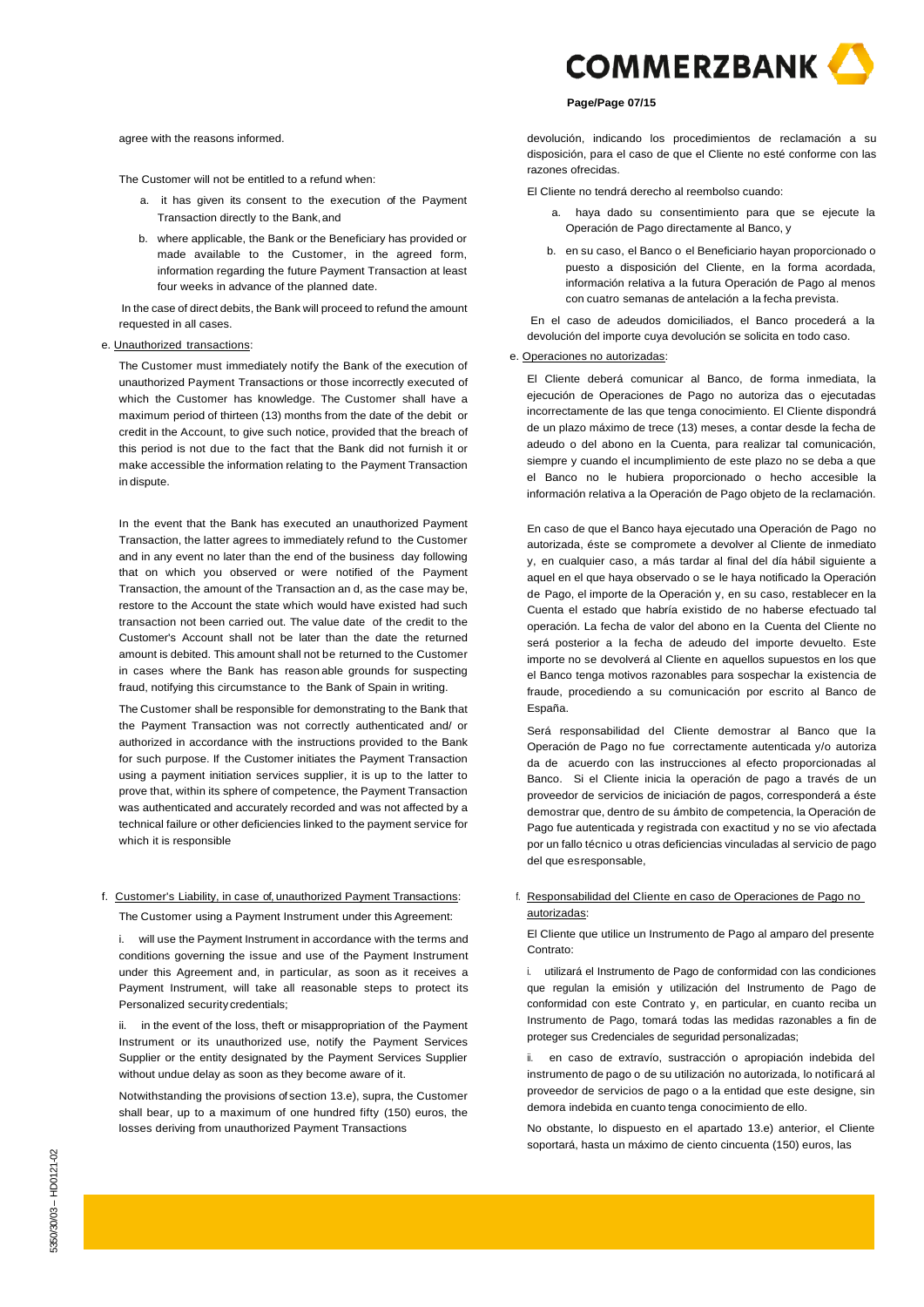

#### **Page/Page 08/15**

when they take place as a consequence of the use of a Payment Instrument that has been misplaced, taken, or misappropriated by a third party, unless

i. the Customer is unable to detect the loss, theft, or misappropriation of the Payment Instrument prior to a payment, except where the Customer has acted fraudulently itself, or

ii. the loss is due to the action or in action of employees or any agent, branch, or entity of a Payment Service Supplier to which activities have been outsourced.

The Customer shall bear all losses arising from unauthorized Payment Transactions if Customer has incurred such losses by acting fraudulently or by failing to comply, whether intentionally or through gross negligence, with one or more of the obligations relating to the Payment Instruments and Personal Security Credentials in accordance with this Agreement. In such cases, the maximum amount referred to in the previous paragraphs shall not apply.

In any case, the Customer shall be exempt from all liability in the event of theft, loss or misappropriation of a Payment Instrument when transactions have been carried out on a no n-face-to-face basis using only the payment details printed on the Instrument itself, provided that no fraud or gross negligence has occurred on their part in the fulfilment of their obligations to hold the Payment Instrument and the Personalized Security Credentials and they have notified the Bank of this circumstance without delay.

Except in the case of a fraudulent action, the Customer will bear no economic consequence for the use, after the notice referred to in the above para graph, of a misplaced, taken, or misappropriated Payment Instrument.

For this purpose, the Bank shall make available to the Customer the adequate means in order that it may be notified at all times of the misplacement or taking of a Payment Instrument. If it does not, the Customer will not be liable for the economic consequences that derive from the use of said Payment Instrument, unless acting fraudulently.

#### g. Rejection Payment Orders:

The execution of the Payment Orders shall be carried out provided that the Customer has sufficient funds available to the Bank, or when the Bank has agreed to execute the Payment Order in overdraft, without prejudice to the Customer's obligation to effect the pertinent coverage and replenishment of funds.

The Bank reserves the authority to reject a Payment Order (i) when the requisites established in the above paragraph are not met, or (ii) in the event that it is prohibited by a regulatory provision.

In case of rejection of the execution of a Payment Order, the Bank must notify the Customer of said rejection indicating: (i) the reasons for same, and (ii) the procedure to rectify possible factual errors which motivated it, unless there is a rule that prohibits such notification.

The notification shall be given or made accessible in writing as soon as possible and, in any case, within the execution period to which the Payment Order refers.

The Bank is authorized to draw against the Customer the expenses reasonably incurred by the Bank having their origin in this notice when the rejection is objectively justified.

pérdidas d derivadas de Operaciones de Pago no autorizadas cuando éstas hayan tenido lugar como consecuencia de la utilización de un Instrumento de Pago extraviado, sustraído o apropiado indebidamente por un tercero, salvo que:

alCliente noleresultara posibledetectarlapérdida, lasustracción o la apropiación indebida del Instrumento de Pago antes de un pago, salvo cuando el propio Cliente haya actuado fraudulentamente, o

ii. la pérdida se debiera a la acción o inacción de emplead os o de cualquier agente, sucursal o entidad de un Proveedor de servicios de pago al que se hayan externalizado actividades.

El Cliente soportará todas las pérdidas derivadas de Operaciones de Pago no autorizadas si ha incurrido en tales pérdidas por haber actuado de manera fraudulenta o por haber incumplido, deliberadamente o por negligencia grave, una o varias de las obligaciones relacionadas con los Instrumentos de Pago y las Credencial es de seguridad personalizadas de conformidad con lo establecido en el presente Contrato. En esos casos, no será de aplicación el importe máximo contemplado en los párrafos anteriores.

En todo caso, el Cliente quedará exento de toda responsabilidad en ca s o de sustracción , extravío o apropiación indebida de un Instrumento de Pago cuando las operaciones se hayan efectuado de forma no presencial utilizando únicamente los datos de pago impresos en el propio Instrumento, siempre que no se haya producido fraude o negligencia grave por su parte en el cumplimiento de sus obligaciones de custodia del Instrumento de Pago y las Credenciales de seguridad personalizadas y haya notificado al Banco dicha circunstancia sin demora.

Salvo en caso de actuación fraudulenta, el Cliente no soportará consecuencia económica alguna por la utilización, con posteriori dad a la notificación referida en el párrafo anterior de un Instrumento de Pago extraviado, sustraído o apropiado indebidamente.

A estos efectos, el Banco, pondrá a disposición del Cliente los medios adecuados para que pueda notificarse en todo momento el extravío o la sustracción de un Instrumento de Pago. En caso contrario, el Cliente no será responsable e de las consecuencias económicas que se deriven de la utilización de dicho Instrumento de Pago, salvo en caso de que haya actuado de manera fraudulenta.

# g Rechazo Órdenes de Pago:

La ejecución de las Órdenes de Pago se realizar á siempre y cuando el Cliente cuente con fondos suficientes a disposición del Banco, o cuando éste hubiere acordado ejecutar la Orden de Pago en descubierto, sin perjuicio de la obligación del Cliente de efectuar la correspondiente cobertura y reposición de fondos.

El Banco se reserva la facultad de rechazar una Orden de Pago: (i) cuando no se cumplan los requisitos establecidos en el párrafo anterior, o (ii) en el supuesto de que se lo prohíba una disposición normativa.

En caso de rechazo de la ejecución de una Orden de Pago, el Banco deberá notificar al Cliente dicha negativa indicando: (i) los motivos de la misma y (ii) el procedimiento para rectificar los posibles errores de hecho que la hayan motivado, salvo que exista una norma que prohíba tal notificación.

La notificación se real izará o hará accesible por escrito lo antes posible y, en cualquier caso, dentro del plazo de ejecución al que se refiera la Orden de Pago.

El Banco está facultado para girar al Cliente los gastos en los que razonablemente incurra el Banco, originados por esta notificación cuando la negativa estuviera objetivamente justificada.

h. Non-execution or defective execution of a Payment Order h. No ejecución o ejecución defectuosa de una Orden de Pago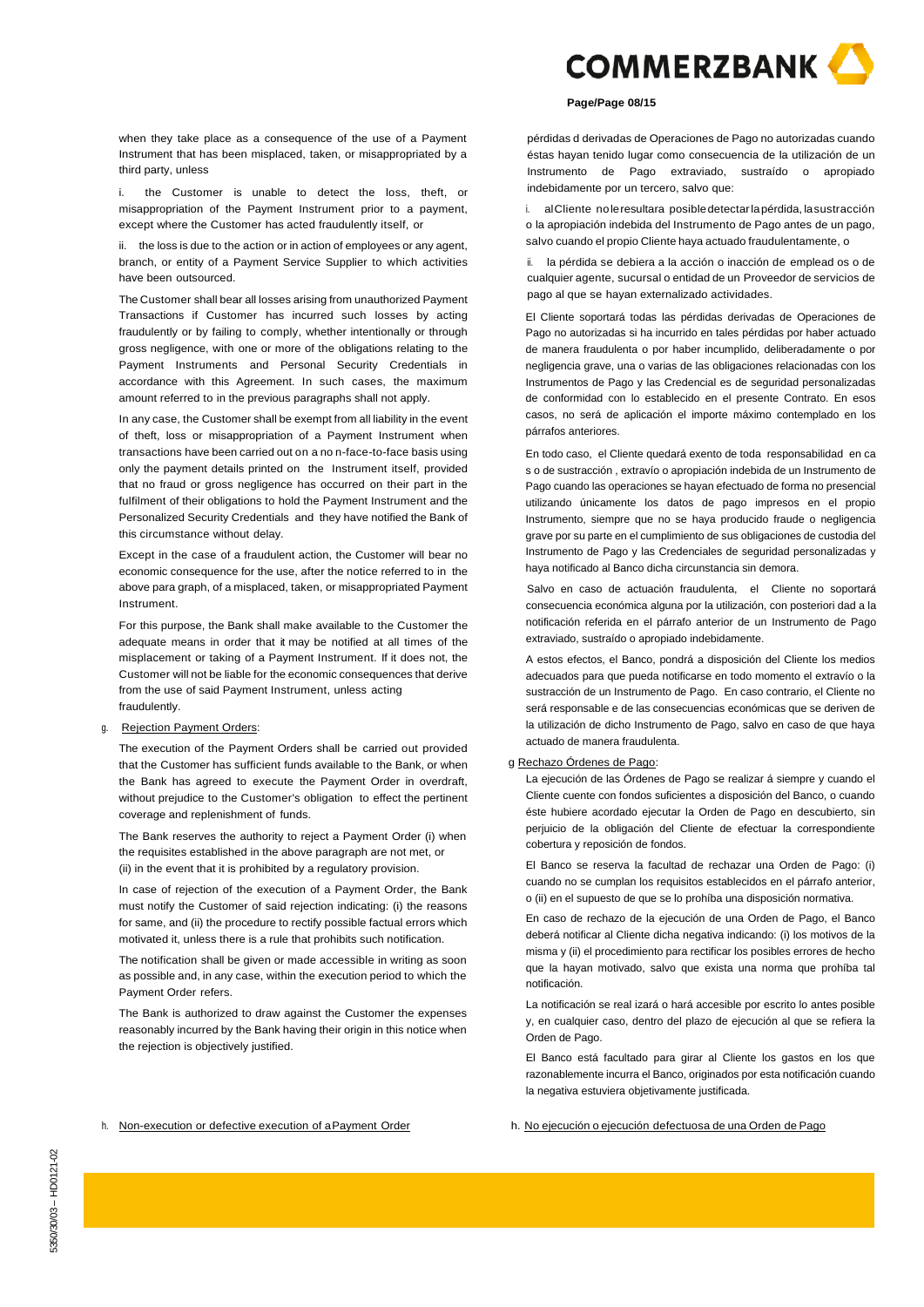

**Page/Page 09/15**

Cases in which the Customer acts as Sender:

In the case of Payment Orders initiated by the Customer, as Sender, the Bank shall be liable to the former for the proper execution of the Payment Transaction unless it can be proved to the Customer and, if applicable, to the Beneficiary's Payment Services Supplier, that the latter provider received the amount of the Payment Transaction. In this case, the Beneficiary's Payment Services Supplier is liable to the Beneficiary for the correct execution of the Payment Transaction

In cases in which, as established in the above paragraph, the Bank is liable for the execution of Payment Transactions not executed, or defectively executed, the Bank shall:

i. Refund without unjustified delay to the Customer the amount pertaining to the Payment Transaction not executed or defectively executed and, as the case may be,

ii. Re-establish the Account balance to the situation it would have presented had the defective Payment Transaction not taken place.

The value d ate of the credit to the Customer's Account when the Customer acts as Sender shall not be later than the date on which the amount is debited.

In any case, when a Payment Order coming from the Customer is not executed or is executed defectively, the Bank shall, upon request and irrespective of the responsibility applicable under this paragraph, immediately attempt to trace the Payment Transaction and notify the Customer of the results, free of charge.

Cases in which the Customer acts as Beneficiary.

In cases in which the Customer is the Beneficiary of a Payment Order and the Bank is liable in accordance with the provisions of paragraph one of this clause, the latter shall immediately make available to the Customer the amount pertaining to the Payment Transaction, crediting, as the case may be, the pertinent amount to the Account.

In this case, the value date of the credit to the Account shall not be later than the date on which the value date would have been attributed to the amount in the event of the successful execution of the transaction.

Where a Payment Transaction is executed late, the Bank shall ensure that, upon request from the Sender's Payment Services Supplier acting on their behalf, the value date of the credit to the Customer's payment account is no later than the date that would have been attributed to the amount in the event of successful execution of the Payment Transaction.

Furthermore, in the case of Payment Transactions initiated by the Customer or through the latter as Beneficiary, the Bank shall be liable for the proper transmission of the Payment Order to the Sender's payment services Supplier. Where the Bank is responsible for the incorrect transmission of the Payment Order under the provisions of this paragraph, it shall immediately return the amount of the Payment Order to the Payer's Payment Services Supplier.

Where the transmission of the Payment Order is late, the value date corresponding to the crediting of the amount to the Account shall not be later than the value date it would have had if the Payment Transaction had been executed correctly

Furthermore, the Bank shall be liable to the Customer for processing of the Payment Transaction in accordance with the value date and payment obligations of the funds. Where the Bank is responsible for processing in accordance with this paragraph, it

Supuestos en los que el Cliente, actúa en calidad de Ordenante:

En el caso de las Órdenes de Pago iniciadas por el Cliente, en calidad de Ordenante, el Banco será responsable frente a aquél de la correcta ejecución de la Operación de Pago, a menos que pueda demostrar al Cliente y, en su caso, al Proveedor de servicios de pago del Beneficiario, que este último proveedor recibió el importe de la Operación de Pago. En tal caso, el Proveedor de servicios de pago del Beneficiario será responsable frente al Beneficiario de la correcta ejecución de la Operación de Pago.

En los supuestos en los que, según lo establecido en el párrafo anterior, elBancoresulterresponsable porla ejecución deOperaciones dePago no ejecutadas o ejecutadas defectuosamente, éste deberá:

i. Devolver sin demora injustificada al Cliente la cantidad correspondiente a la Operación de Pago no ejecutada o ejecutada defectuosamente y, en su caso,

ii. Restablecer el saldo de la Cuenta a la situación en que hubiera estado si no hubiera tenido lugar la Operación de Pago defectuosa.

La fecha de valor del abono en laCuenta del Cliente cuando éste actúa como Ordenante no será posterior alafecha en quese hayaefectuado el adeudo del importe.

En todo caso, cuando una Orden de Pago procedente del Cliente no se ejecute o se ejecute defectuosamente, el Banco, previa petición y con independencia de la responsabilidad que se determine con arreglo al presente apartado, tratará inmediatamente de rastrear la Operación de Pago y notificará al Cliente los resultados. No se cobrará por ello ningún gasto al Cliente.

Supuestos en los que el Cliente, actúa en calidad de Beneficiario.

En los casos en los que el Cliente sea el Beneficiario de una Orden de Pago y el Banco resulte responsable con arreglo a lo dispuesto en el párrafo primero de la presente cláusula, éste pondrá inmediatamente a disposición del Cliente el importe correspondiente a la Operación de Pago, abonando, en su caso, el importe correspondiente en la Cuenta.

En este caso, la fecha de valor del abono en la Cuenta no será posterior a la fecha en que se habría atribuid o la fecha de valor al importe en caso de ejecución correcta de la operación.

Cuando una Operación de pago se ejecute con retraso, el Banco asegurará que, previa solicitud del Proveedor de servicios de pago del Ordenante que actúe en su nombre, la fecha de valor del abono en la cuenta de pago del Cliente no sea posterior a la fecha que se habría atribuido al importe en caso de ejecución correcta de la Operación de Pago.

Asimismo, en el caso de Órdenes de Pago iniciadas por el Cliente o a través de éste en calidad de Beneficiario, el Banco seráresponsable de la correcta transmisión de la Orden de Pago al Proveedor de servicios de pago del Ordenante. Cuando el Banco sea responsable de la incorrecta transmisión de la Orden de Pago con arreglo a lo dispuesto en el presente párrafo, devolverá inmediatamente el importe de la Orden de Pago al Proveedor del servicio de pago del Ordenante.

Cuando la transmisión de la Orden de Pago se efectúe con retraso, la fecha de valor correspondiente al abono del importe en la Cuenta no será posterior a la fecha de valor que hubiera tenido en caso de ejecución correcta de la Operación de Pago.

Asimismo, el Banco será responsable frente al Cliente de la tramitación de la Operación de Pago de conformidad con las obligaciones respecto de la fecha valor y el abono de los fondos. Cuando el Banco sea responsable de la tramitación con arreglo a lo dispuesto en el presente párrafo, velará por que el importe de la Operación de pago esté a disposición del Cliente inmediatamente después de que dicho importe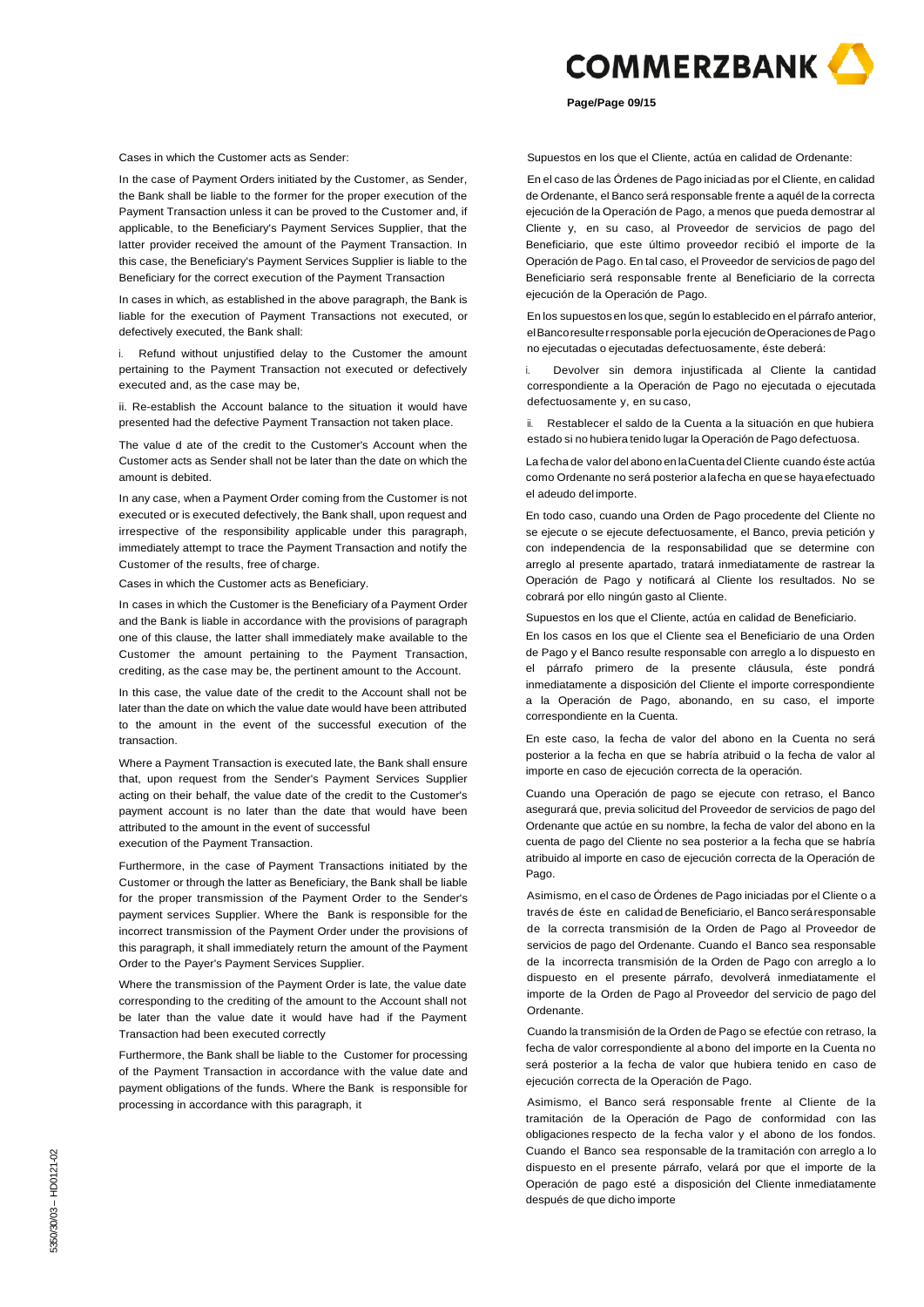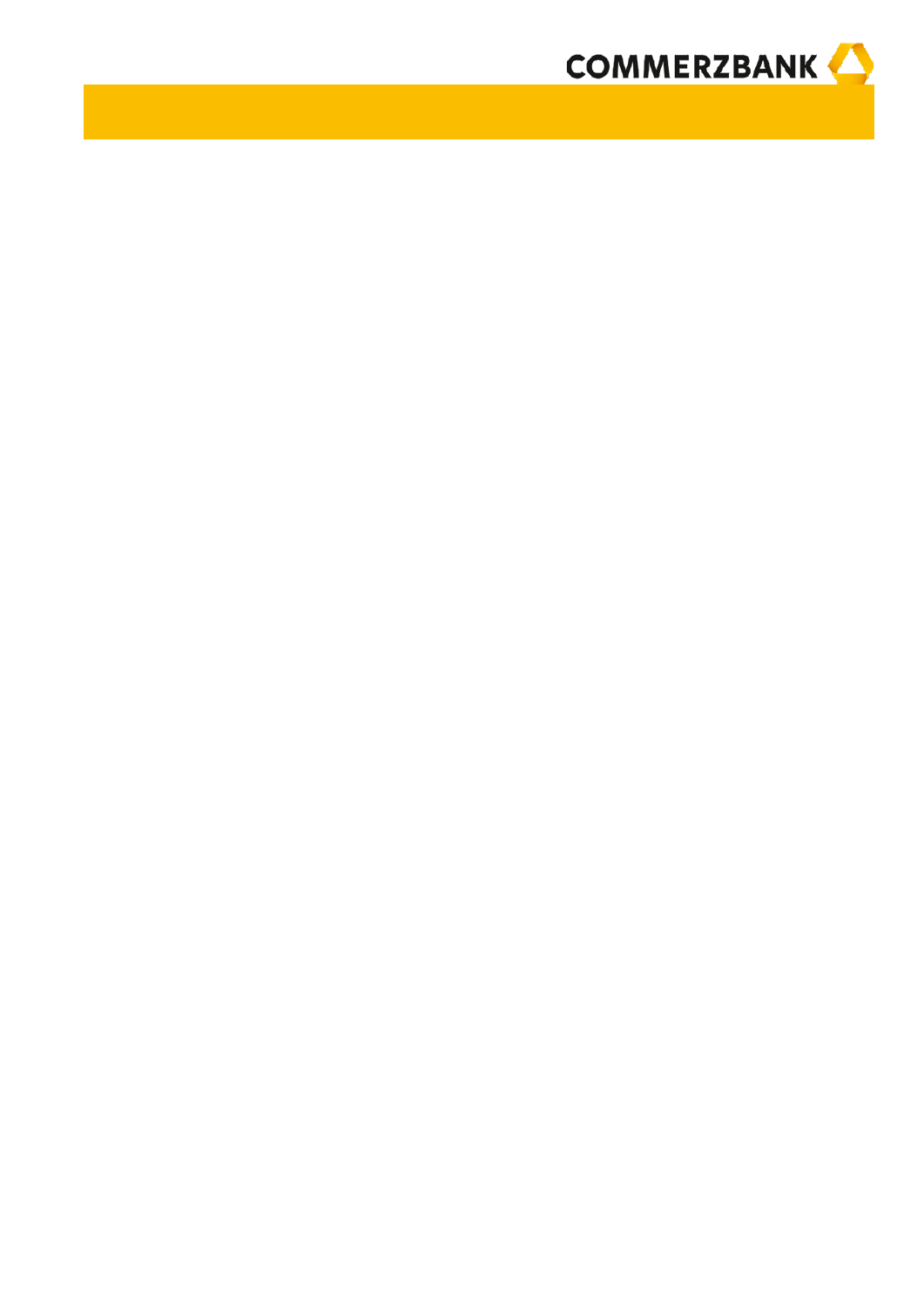

# **Page/Page 10/15**

shall ensure that the amount of the Payment Transaction is available to the Customer immediately after the amount is credited to its own account. The value date for crediting the amount to the Account shall not be later than the value date it would have had if the Payment Transaction had been executed correctly

In the case of Payment Orders initiated by the Customer or through the Customer, as Beneficiary, in which, in accordance with the provisions of the above paragraph, the Bank is not liable, the liability to the Sender for Payment Transactions not executed or improperly executed shall fall upon the Sender's Payment Services Supplier. Where the Sender's Payment Services Supplier thus incurs liability, it shall refund to the Sender, as appropriate and without undue delay, the amount of the Payment Transaction not executed or executed in a defective manner and shall return the Sender's Payment Account to which the debit was made.

In any case, when a Payment Order coming from the Customer, as Beneficiary, is not executed or is executed defectively, the Bank shall, regardless of liability under this paragraph, on request, make immediate efforts to trace the payment transaction and notify the payer of the outcome. This shall be free of charge for the payer.

#### i. Protection of personalized Security Credentials

In fulfilling its obligations with respect to the personalized Security Credentials provided by the Bank pursuant to this Agreement, the Customer shall not:

- i. allow another person to use your Payment Instrument provided by the Bank or access the Gateway or the GPP Services.
- record his/her Personalized security credentials or any Authentication elements in any way that would allow a third party to make fraudulent use of his/her Payment Instrument or the GPP Carrier or the GPP Services.
- iii. disclose or make your Personalized security credentials or any Authentication element available to any third party.
- iv. enter your Personalized security credentials into any ATM that does not appear to be genuine, has been modified, has a suspicious device attached or connected, or is operating in a suspicious manner.
- v. allow another person to hold the Bank-provided Payment Instrument in a manner that is out of their sight; or
- vi. inserting your Personalized security credentials into an ATM or POS terminal in such a way as to allow another person to view the personalized Security Credentials.

To protect the individual elements of Authentication for Online Payment Transactions, you should pay particular attention to the following:

- i. Knowledge elements, such as an online password, should be kept secret; in particular, they should notbe:
	- communicated orally (e.g. by telephone or in person) sent in text form (e.g. by e-mail or instant messaging service) outside of payment transactions - stored electronically in an unsecured manner (e.g. in e-mail or instant messaging services) - written on a device or stored as a copy next to a device that serves as an element of possession (e.g. a mobile device) or to enter an element of inheritance (e.g. a mobile device with an

seaabonado en su propia cuenta. La fecha de valorcorrespondiente al abonodel importeen laCuenta no será posteriora lafechade valor que habría tenido en caso de ejecución correcta de laOperación de Pago.

En el caso de Órdenes de Pago iniciadas por el Cliente o a través de él, en calidad de Beneficiario, en las que, conforme a lo previsto en el párrafo anterior, el Banco no sea responsable, la responsabilidad ante el Ordenante por las Operaciones de Pago no ejecutadas o ejecutadas incorrectamente será del Proveedor de Servicios de Pago del Ordenante. Cuando el Proveedor de servicios de pago del Ordenante incurra así en responsabilidad, devolverá al Ordenante, según proceda y sin demora injustificada, el importe de la Operación de Pago no ejecutada o ejecutada de forma defectuosa y será el encargado de restituir la Cuenta de Pago del Ordenante en la cual se haya efectuado el adeudo.

En todo caso, cuando una Orden de Pago procedente del Cliente, en calidad de Beneficiario, no se ejecute o se ejecute defectuosamente, el Banco previa petición y con independencia de la responsabilidad que s e determine con arreglo al presente apartado, tratará inmediatamente de rastrear la Operación de Pago y notificará al Cliente los resultados. No se cobrará por ello ningún gasto al Cliente.

i. Protección de las Credenciales de seguridad personalizadas

En cumplimiento de sus obligaciones respecto de las Credenciales de seguridad personalizadas proporcionadas por el Banco de conformidad con el presente Contrato, el Cliente no debe:

- i. permitir que otra persona u se su Instrumento de Pago proporcionado por el Banco o tenga acceso al Portal o los Servicios GPP;
- ii. anotar sus Credenciales de seguridad personalizadas o cualquier elemento de Autenticación en forma alguna que permita a un tercero hacer un uso fraudulento de su Instrumento de Pago o del Portal o los Servicios GPP;
- iii. revelar o poner sus Credenciales de seguridad personalizadas o cualquier elemento deAutenticaciónadisposición de terceros;
- iv. introducir sus Credenciales de seguridad personalizadas en cualquier cajero que no parezca verdadero, que haya sido modificado, que tenga fijado o conectado un dispositivo sospechoso o que esté funcionando de manera sospechosa;
- permitir que otra persona tenga en su poder el Instrumento de Pago proporcionado por el Banco de manera que escape de su campo de visión; o
- vi. introducir sus Credenciales de seguridad personalizadas en un cajero o en un terminal de un punto de venta de forma que permita a otra persona ver las Credenciales de seguridad personalizadas.

Para proteger los elementos individuales de Autenticación para Operaciones de Pago en línea, debe prestar especial atención a lo siguiente:

- i. Los elementos de conocimiento, tales como una contraseña on line, deben ser guardados en secreto; en particular, no deben ser:
	- Comunicados oralmente ( por ejemplo, por teléfono o en persona) – enviados en forma de texto ( por ejemplo, por correo electrónico o servicio de mensajería instantánea) fuera de las operaciones de pago – almacenados por medios electrónico de forma no segura (por ejemplo, en el correo electrónico o servicios de mensajería instantánea) – escritos en un dispositivo o guardados como copia junto a un dispositivo que sirva como elemento de posesión (por ejemplo, un dispositivo móvil) o para introducir un elemento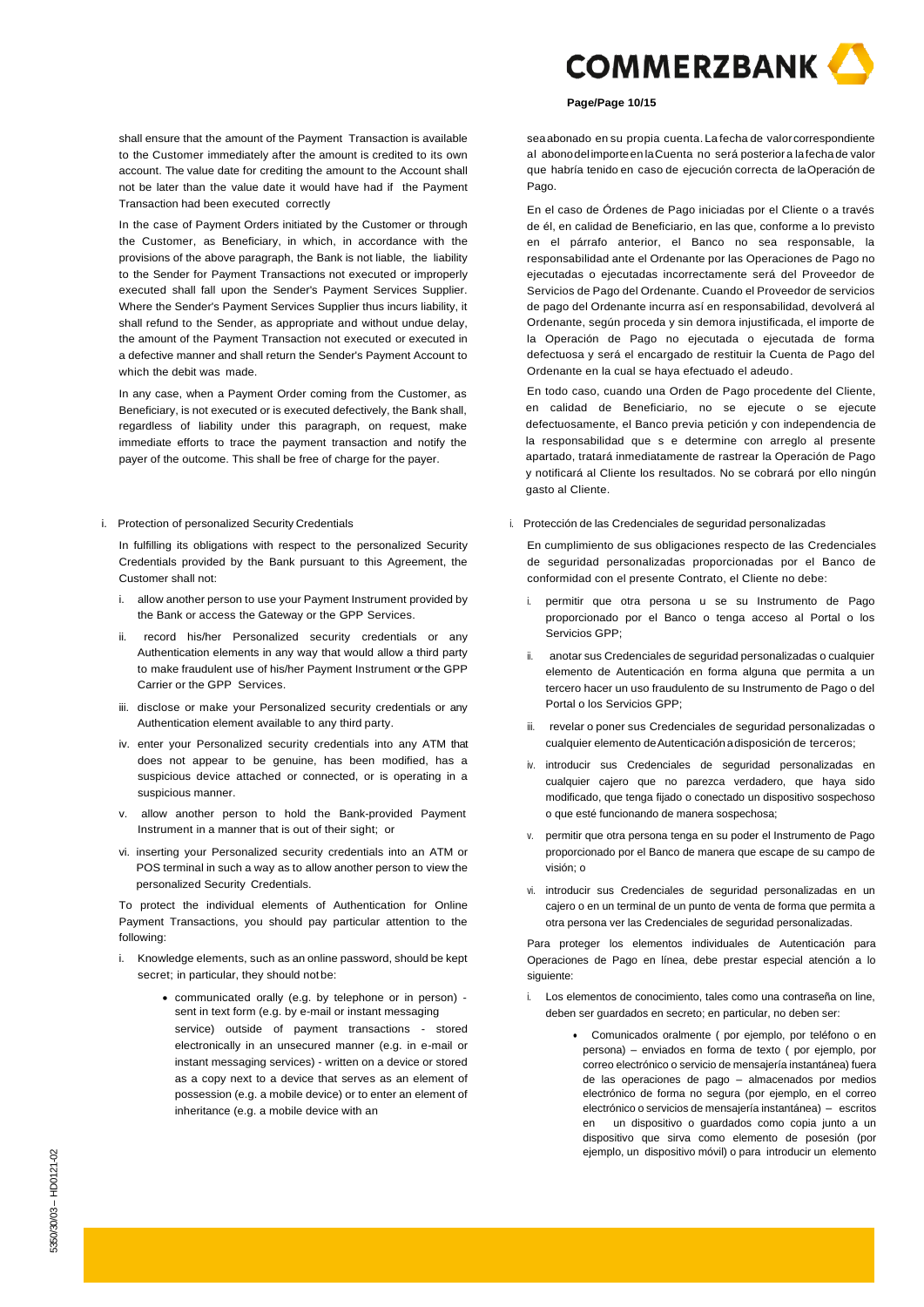

# **Page/Page 11/15**

application to pay by card by entering the fingerprint).

- ii. Elements of possession, such as a mobile device, must be protected from misuse, in particular:
	- Ensure that unauthorize d persons cannot access your mobile terminal (e.g. mobile phone), - ensure that other persons cannot use the application in which you have entered your bank-issued Payment Instrument (e.g. card applications, or authentication applications) on the mobile terminal (e.g. mobile phone).
	- The application used to access the Gateway or GPP Services (e.g. card applications, or authentication applications) downloaded onto your mobile termina l must be deactivated before you relinquish possession of that mobile terminal (e.g. by selling the mobile phone device).
	- Possession items (e.g. OTPs) should not be communicated verbally (e.g. by telephone) or in text form (e.g. by email or instant messaging service) outside the Payment Transaction process.
- iii. Inheritance elements, such as your fingerprint, should be used as Authentication elements only on your mobile device for online Payment Transactions if no other person's inheritance elements are stored on that device. If the mobile device used for Online Payment Transactions stores inheritance elements of other persons, the knowledge element provided by the Bank (e.g. an online password) for Online Payment Transactions will be used and not the inheritance element stored on the device.

#### **14. FEES AND EXPENSES**

Bank shall comply with the rules on valuation dates and tariffs, conditions and expenses recoverable from Customers, where applicable, in accordance with Circular no. 5/2012, of Jun 27, of the Bank of Spain, or any other Circular which may come to amend or replace it.

All interest, fees and expenses generated by the transactions contemplated in this Account Agreement shall be debited against or credited to the Account. The amount of collectable fees and expenses shall be that appearing in the tariff sheet for fees, conditions, and expenses collectable from the Customer, attached as Appendix II to this Account Agreement. The tariff sheet shall apply as long as no specific agreement of a later date is reached which modifies its content. If at the time of signing this Agreement, individual conditions for the Account have not been agreed upon, the conditions envisaged in the tariff brochure, in force from time to time, shall apply. The tariff sheet for fees in effect from time to time will be published in the Bank's website.

Changes to interest or exchange rates may be applied immediately and without prior notice, provided that the variations are based on the reference interest or exchange rates agreed to between the parties. Notwithstanding the provisions of this clause in relation to the modification of the interest rates, the overdraft interest rate applicable at any time shall be that published on the Bank's website. The Customer shall be informed of any change in the interest rate as soon as possible unless the parties have agreed on a specific frequency or

de inherencia (por ejemplo , un dispositivo móvil con una aplicación para pagar con tarjeta mediante la introducción de la huella dactilar).

- ii. L os elementos de posesión, tales como un dispositivo móvil, deben ser protegidos del uso indebido, en particular:
	- Se debe asegurar que personas no autorizadas no puedan acceder a su terminal móvil (por ejemplo, teléfono móvil), asegurar que otras personas no pueden usar la aplicación en la que tiene introducida su Instrumento de Pago emitido por el Banco ( por ejemplo, aplicaciones de tarjetas, o aplicaciones de autenticación) en el terminal móvil (por ejemplo, el teléfono móvil).
	- La aplicación utilizada para acceder al Portal o los Servicios GP P (por ejemplo, aplicaciones de tarjetas , o aplicaciones de autenticación) descargada en su terminal móvil debe estar desactivada con anterioridad a que usted ceda la posesión de ese terminal móvil (por ejemplo, vendiendo el dispositivo de teléfono móvil).
	- Los elementos de posesión (por ejemplo, OTPs ) no deben comunicarse oralmente (por ejemplo , por teléfono) ni en forma de texto (por ejemplo, por correo electrónico o servicio de mensajería instantánea) fuera del proceso de la Operación de Pago.
- iii. Los elementos de inherencia, tales como s u huella dactilar, deben utilizarse como elementos de Autenticación sólo en su dispositivo móvil para Operaciones de Pago en línea si no están almacenados elementos de inherencia de otras personas en dicho dispositivo . Si el dispositivo móvil utilizado para Operaciones de Pago en línea almacena elementos de inherencia de otras personas, se utilizará el elemento de conocimiento proporcionado por el Banco (por ejemplo, una contraseña online) par a las Operaciones de Pag o en línea y no el elemento de inherencia almacenado en el dispositivo.

#### **14. COMISIONES Y GASTOS. MODIFICACIÒN CONDICIONES**

El Banco cumplirá con las normas sobre las fechas de valoración y las tarifas de condiciones y gastos repercutibles a Clientes, en la medida en la que resulten de aplicación, de acuerdo con la Circular del Banco de España núm. 5/2012 de 27 de junio, o de cualquier otra que pudiera modificarla o sustituirla.

Todos los intereses, comisiones y gastos que genere n las operaciones previstas en este Contrato de Cuenta serán cargados o abonados en la Cuenta. El importe de las comisiones y gastos repercutibles será el que figure en el folleto de tarifas de comisiones, condiciones y gastos repercutibles al Cliente, adjunto como Apéndice II a este Contrato. El folleto tarifas se aplicará en tanto no exista un acuerdo específico de fecha posterior que modifique su contenido. Si en el momento de la firma del presente Contrato, no se hubieran pactado condiciones individuales para la Cuenta, serán de aplicación las previstas en el folleto de tarifas que esté vigente en cada momento. El folleto de tarifas vigente en cada momento estará publicado en la página web del Banco.

Las modificaciones de los tipos de interés o de cambio podrán aplicarse de inmediato y sin previo aviso, siempre que las variaciones se basen en los tipos de interés o de cambio de referencia acordados entre las partes. Sin perjuicio de lo indicado en está clausula en relación con su modificación, el tipo de interés de descubierto aplicable en cada momento será el publicado en la página web del Banco. El Cliente será informado de toda modificación del tipo de interés lo antes posible, a menos que las partes hayan acordado una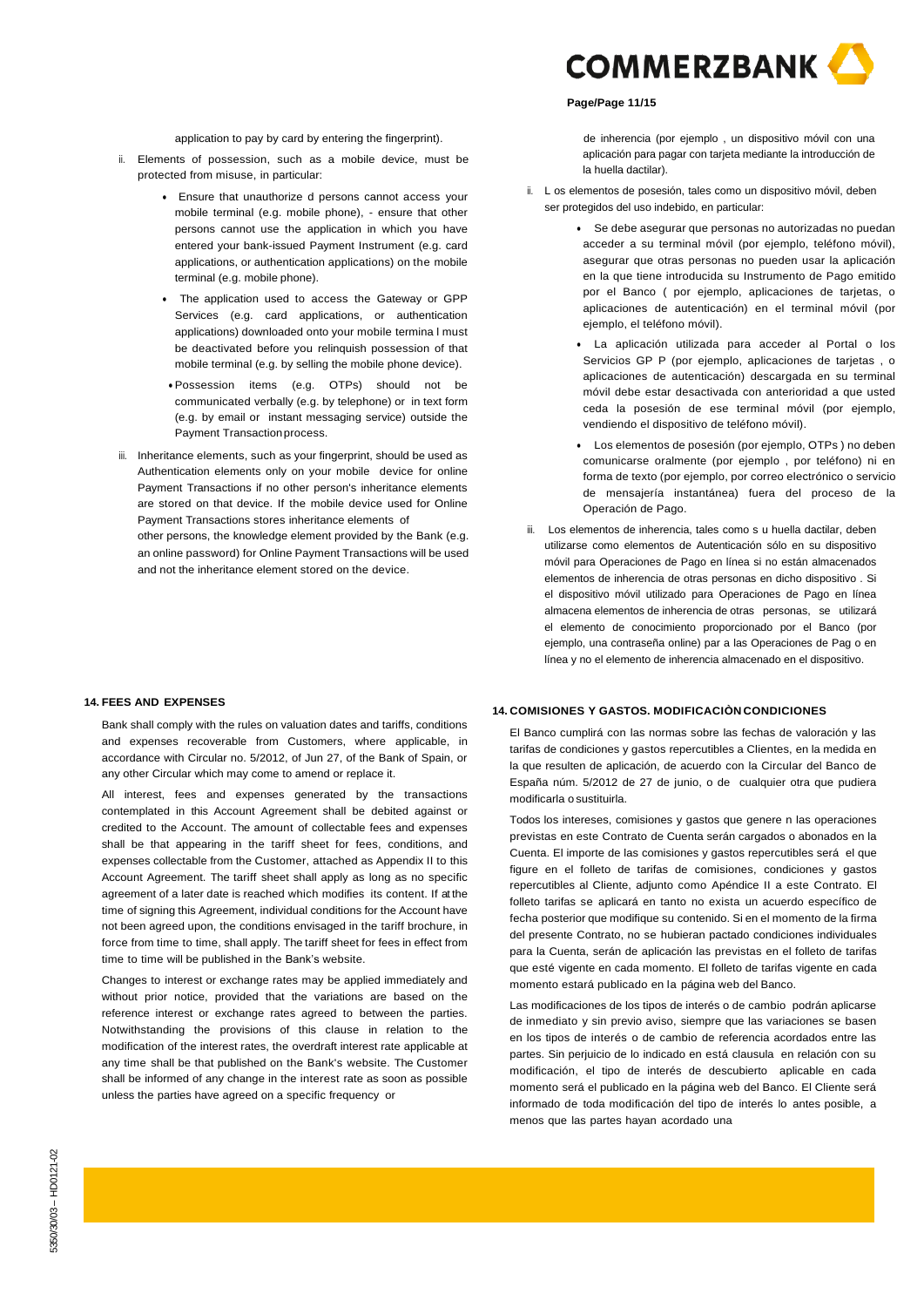

#### **Page/Page 12/15**

procedure for communicating or making information available. Notwithstanding the above, changes in interest or exchange rates that are more favorable to the Customer may be applied without prior notice.

The Bank may modify the conditions of this Account Agreement, including collectable expenses and applicable fees, as well as include new ones, subject to publication thereof on the announcement bulletin boards of each and every one of its branches two months in advance, or by individualized notice to the Customer four days in advance, except for transactions deriving from specific, individualized requests of the Customer, in which case they shall be of immediate application. Furthermore, all modifications which, unequivocally turn out to be more favorable to the Customer, may be applied immediately. The Customer shall be deemed to have accepted the modifications if he or she does not notify the Bank of his or her non-acceptance prior to the date of its informed entry into force thereof.

In the event that the Customer does not accept the modifications, the Account shall be deemed to be cancel ed and shall cease to accrue interest, if agreed to above, after 15 days following the date of notice thereof.

All taxes which may derive from this Account Agreement shall be for the Account of the Customer in accordance with current regulations in force.

#### **15. REPORTING, STATEMENTS AND SETTLEMENTS**

The Customer can access the information about the Payment Transactions using their Gateway, where the Client has activated such option. The Bank shall peri odically send to the Customer statements of its Account, upon their previous express request in writing, detailing the debit and credit entries, as well as settlements of interest and fees, for verification of the balance.

The Bank shall furnish the Customer with information regarding the Services and Payment Operations offered to the Customer, as well as the information indicated in this clause, free of charge. Notwithstanding the above, the Customer may at any time request additional information or with greater frequency, subject to the Bank's availability to provide it. For this purpose, the Bank may charge the Customer for the costs deriving from furnishing this additional information, as envisaged in the Economic Particular Conditions attached to this Contract.

# **16. OVERDRAFTS**

The Bank is not obliged to accept drawdowns, withdrawals or debits that cause Account overdrafts. For this purpose, the Bank is empowered to reject Payment Orders in the terms established under general condition 13.f), supra.

If for any reason they take place, they must be repaid by the Customer immediately, with no need for prior formal demand.

The granting or drawing down of an overdraft automatically converts the Account to a credit account.

The resulting balance of the Credit Account shall accrue in favor of the Bank the interest and fees published by the Bank from time to time for overdrafts in this type of Account.

# **17. BLOCKING OF INSTRUMENTS AND MEANS OF PAYMENT**

The Bank reserves the authority to block whatever Instrument of Payment that may be agreed with the Customer in order to preserve frecuencia específica o un procedimiento de comunicación o puesta a disposición de la información. No obstante, los cambios en los tipos de interés o de cambio que sean más favorables para el Cliente podrán aplicarse sin previo aviso.

El Banco podrá modificar las condiciones del presente Contrato de Cuenta, incluso, los gastos repercutibles y las comisiones aplicables, así como incluir otras nuevas, previa publicación, en los tablones de anuncios de todas y cada una de sus oficinas con dos (2) meses de antelación o mediante comunicación individualiza da al Cliente con cuatro (4) días de antelación, salvo en las operaciones derivadas de peticiones concretas e individualiza das del Cliente, en cuyo caso serán de aplicación inmediata. Asimismo, se podrán aplicar de manera inmediata todas aquellas modificaciones que, inequívocamente, resulten más favorables para el Cliente. Se entenderá que el Cliente ha aceptado las modificaciones de no comunicar al Banco su no aceptación con anterioridad a la fecha de su entrada en vigor informada.

En el supuesto de que el Cliente no aceptase las modificaciones: se entenderá cancelada la Cuenta, dejando de devengar intereses, si se hubieran pactado anteriormente, a partir de los quince (15) días siguientes a la fecha de su comunicación.

Todos los impuestos que se puedan derivar del presente Contrato de Cuenta serán por Cuenta del Cliente de acuerdo con la normativa vigente.

#### **15. INFORMACIÓN, EXTRACTOS Y LIQUIDACIONES**

El Cliente podrá acceder en todo momento a la información sobre las Operaciones de Pago a través del Portal Web, en el caso de que el Cliente lo tenga activado. El Banco remitirá periódicamente al Cliente extractos de su Cuenta, previa solicitud expresa y por escrito, con detalle de los asientos de cargo y abono, así como las liquidaciones de intereses y comisiones, para la comprobación del saldo.

El Banco facilitará al Cliente la información relativa a los Servicios y Operaciones de Pago ofrecidas al Cliente, así como la información señalada en la presente cláusula, de forma gratuita. No obstante, lo anterior, el Cliente podrá solicitar en cualquier momento información adicional o con mayor frecuencia, sujeto a la disponibilidad del Banco para proporcionarla. A estos efectos, el Banco podrá repercutir al Cliente los costes derivados del suministro de esta información adicional, tal y como están previstos en las Condiciones Particulares Económicas adjuntas a este Contrato.

# **16. DESCUBIERTOS**

El Banco no está obligado a admitir disposiciones, reintegros o adeudos que produzcan descubiertos en la Cuenta. A estos efectos, el Banco está facultado a rechaza r las Órdenes de Pago en los términos establecido en la condición general 13.f) anterior.

Si por cualquier causa se producen, deberán ser reintegrados por el Cliente inmediatamente, sin necesidad de requerimiento alguno.

La concesión o disposición en descubierto, convierte automáticamente la Cuenta en cuenta de crédito.

El saldo resultante de la Cuenta de Crédito devengará a favor del Banco los intereses y comisiones que tenga publicados el Banco en cada momento para los descubiertos en este tipo de Cuentas.

# **17. BLOQUEO DE INSTRUMENTOS Y MEDIOS DE PAGO**

El Banco se reserva la facultad de bloquear cualquier Instrumento de Pago convenido con el Cliente para preservar la seguridad de dicho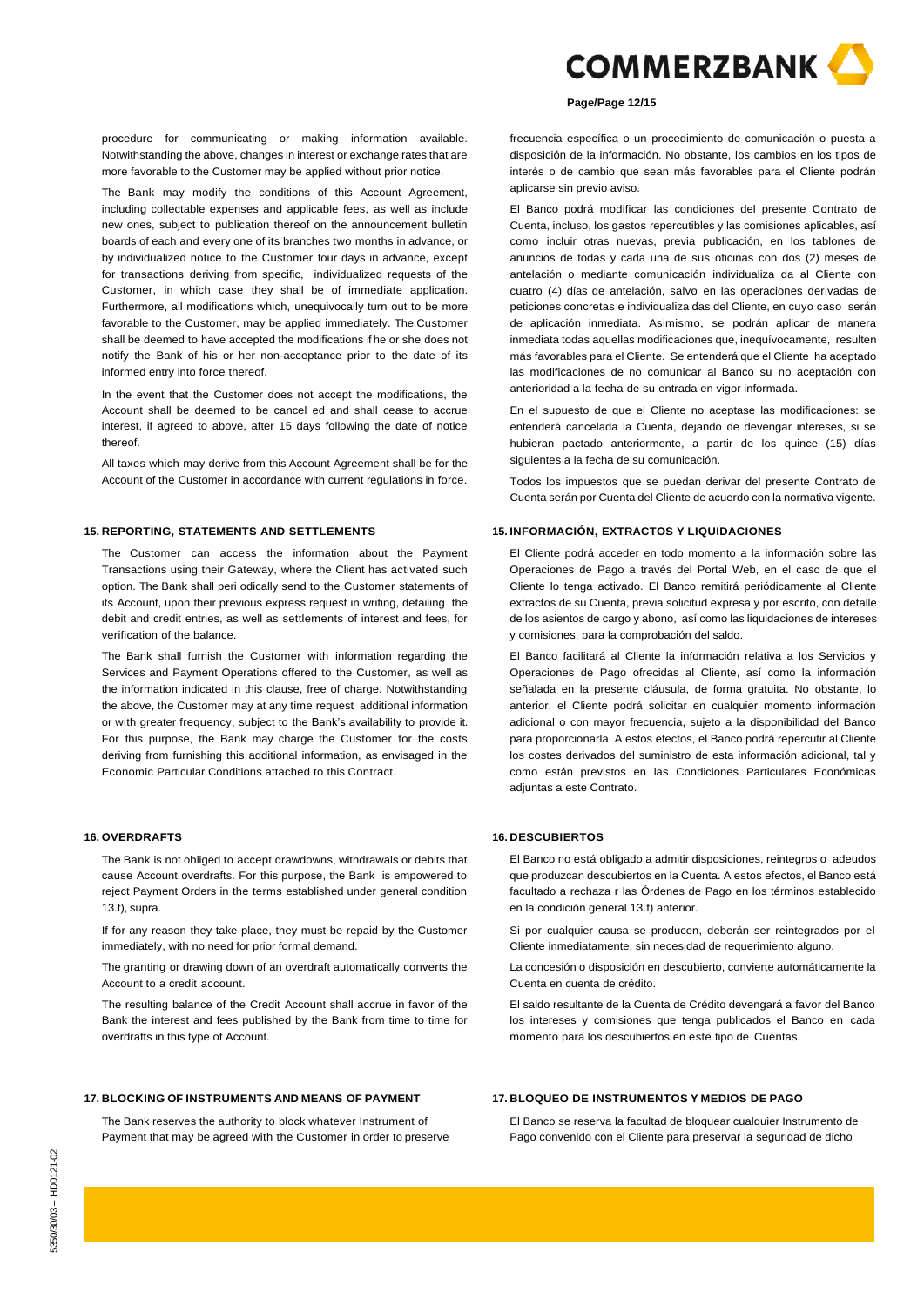

#### **Page/Page 13/15**

the security of the said instrument, in a suspected case of a fraudulent or unauthorized use of the same, or other the said Instrument is related to a line of credit, a significant increase in the risk which the Customer may be incapable of meeting as regards its payment obligation.

The Bank shall inform the Customer prior to the blocking of the instrument, and if not possible, immediately the after, unless the communication of such information is compromised for objectively justified security reasons or is contrary to any regulatory provision. Once the reasons for the blocking of the said Payment Instrument have disappeared, the Bank shall unblock its use or shall substitute it for a new instrument, with no cost for the Customer. The foregoing is without prejudice to the right of the Customer to request the release in such circumstances.

The Bank may deny access to the Account to a Payment Services Supplier providing the account information service or to a Payment Initiation Services Supplier for objectively justified and duly documented reasons related to unauthorized or fraudulent access to the Account by the Payment Services Supplier providing the account information service or the Payment Initiation Services Supplier, in particular with the unauthorized or fraudulent initiation of a Payment Transaction. In such cases, the Bank shall inform the Customer, in writing, of the refusal to access the payment account and the reasons for it. Such information shall be provided to the Customer, if possible, before access is denied and at the latest immediately after the denial, unless the provision of such information jeopardizes objectively justified security measures or is prohibited by other legal provisions. The Bank shall grant access to the Account once the grounds for refusal no longer exist.

#### **18. APPLICABLE LAW. JURISDICTIONALVENUE.**

This Account Agreement shall be governed by Spanish law.

For such suits or claims as may derive from this Account Agreement, the contracting parties hereby expressly submit to the jurisdiction of the Courts and Tribunals of the provincial capital to which the branch of the Bank where the Account is open belongs, expressly waiving any other venue to which they may be entitled.

For purposes of non-judicial claims, in accordance with the provisions of article 29 of Law 44/2002 of November 22, on Measures for Reform of the Financial System, the Customer may address his or her complaints or claims to the Bank's Customer Care Service.

# **19. DATA PROTECTION**

In accordance with the provisions of Organic Law 3/2018 of 5 December on the Protection of Personal Data and the guarantee of digital rights and Regulation 2 016/679 of the European Parliament and Council and any other applicable regulations, by signing this Current Account Agreement the Customer is informed that the Bank, with

registered office in Madrid, Paseo de la Castellana, 259-C and e-mail addres[s Madrid @commerzb ank.com](mailto:Madrid@commerzbank.com) shall process the personal data of its ownership provided through this Current Account Agreement as well as those others obtained in the future as a result of the contractual relations between the Customer and the Bank and which are necessary for the management and maintenance of these (the "Data").

The processing of the Data will be aimed at the management of said El tratamiento de los Datos tendrá por finalidad la gestión de dichas

Instrumento, en caso de sospecha de una utilización fraudulenta o no autoriza da del mismo, o cuando dicho Instrumento esté asociado a una línea de crédito, un aumento significativo del riesgo de que el Cliente pueda ser incapaz de hacer frente a su obligación del pago.

El Banco informará al Cliente previamente del bloqueo del instrumento, y si no fuera posible, inmediatamente después, a menos que la comunicación de tal información resultase comprometida por razones de seguridad objetivamente justificadas o fuese contraria a cualquier disposición normativa. Una vez desparecidos los motivos para el bloque o del referido Instrumento de Pago, el Banco desbloqueará su uso o lo sustituirá por uno nuevo, sin coste alguno para el Cliente. Lo anterior se entenderá sin perjuicio del derecho del Cliente a solicitar el desbloqueo en tales circunstancias.

El Banco podrá denegar el acceso a la Cuenta a un Proveedor de servicios de pago que preste el servicio de información sobre cuentas o a un Proveedor de servicios de iniciación de pagos por razones objetivamente justificadas y debidamente documentadas relacionadas con el acceso no autorizado o fraudulento a la Cuenta por parte del Proveedor de servicios de pago que preste el servicio de información sobre cuentas o el Proveedor de servicios de iniciación de pagos, en particular con la iniciación no autorizada o fraudulenta de una Operación de Pago. En tales casos, el Banco Informará al Cliente, por escrito, de la denegación del acceso a la cuenta de pago y de los motivos para ello. Esa información será facilitada al Cliente, de ser posible, antes de denegar el acceso y, a más tardar, inmediatamente después de la denegación, a menos que la comunicación de tal información ponga en peligro medidas de seguridad objetivamente justificadas o esté prohibida por otras disposiciones legales. El Banco permitirá el acceso a la Cuenta una vez dejen de existir los motivos para denegar el acceso.

## **18. LEY APLICABLE. FUERO JURISDICCIONAL.**

El presente Contrato de Cuenta se regirá por la legislación española.

Para cuantas acciones o reclamaciones puedan derivarse del presente Contrato de Cuenta, las partes contratantes se someten expresamente a la jurisdicción de los Juzgad os y Tribunal es de la capital de provincia a la que corresponda la oficina del Banco donde esté abierta la Cuenta, con renuncia expresa a cualquier otro fuero que pudiera corresponderles.

A efectos de reclamaciones extrajudiciales, de conformidad con lo establecido en el artículo 29 de la Ley 44/2002 de 22 de noviembre, de Medidas de Reforma del Sistema Financiero, el Cliente podrá dirigir sus quejas o reclamaciones al Servicio de Atención al Cliente del Banco.

# **19. PROTECCIÓN DE DATOS**

De acuerdo con lo establecido en la Ley Orgánica 3/2018, de 5 de diciembre, de Protección de Datos Personales y garantía de los derechos digitales y en el Reglamento 2016/679 del Parlamento Europeo y del Consejo y cualquier otra normativa aplicable, mediante la firma del presenteContrato de Cuenta Corriente elCliente queda informado de que el Banco, con domicilio en Madrid, Paseo de la Castellana, 259-C y dirección electrónica [Madrid@commerzbank.com](mailto:Madrid@commerzbank.com) tratará los datos personales de su titularidad facilitados a través del presente Contrato de Cuenta Corriente así como aquellos otros que se obtengan en el futuro como consecuencia de las relaciones contractuales entre el Cliente y el Banco y que sean necesarios para la gestión y el mantenimiento de éstas (los "Datos").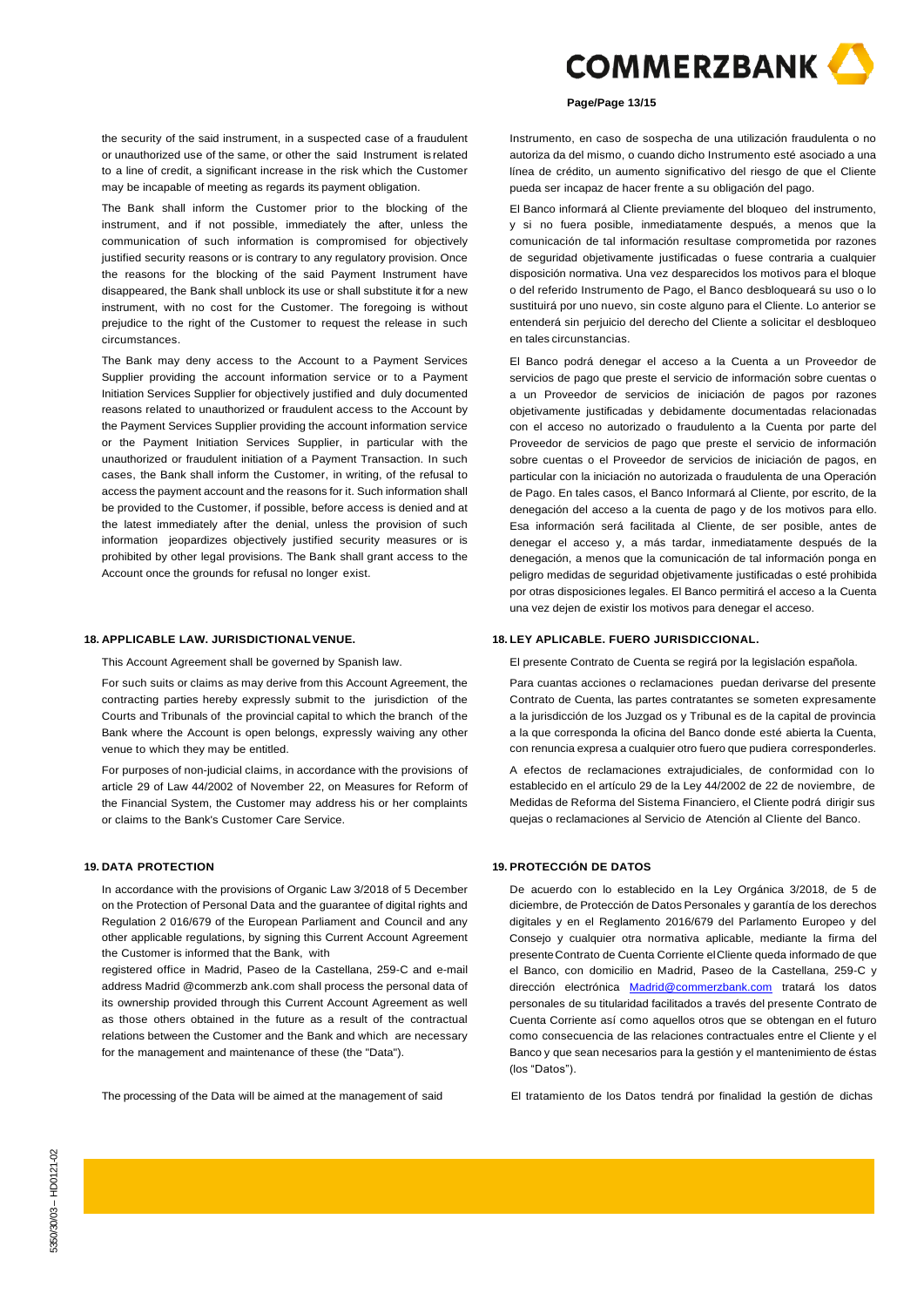

#### **Page/Page 14/15**

contractual relations and the execution of formalities which are necessary for such management, including disclosures of Data to the competent administrative and/or judicial authorities.

Furthermore, in case of checking the box below, the Customer expressly acknowledges that the Bank may use said Data to send commercial notices relating to products and/or services corresponding to the financial sector offered by the Bank, whether or not adapted to the Customer's individual profile, by electronic means, without such

Data being disclosed to third parties for this purpose.

 $\Box$  The Customer accepts the sending of commercial communications, whether or not adapted to his particular profile, relating to products and services offered by the Bank.

The consent given for the sending of commercial communications through electronic means can be revoked at any time through the following email: [madrid@commerzbank.com](mailto:madrid@commerzbank.com)

The legal basis to process the Client's personal data is the execution of the agreement and the fulfillment of legal obligations.

Said Data may be kept during the execution of the Agreement and in the Bank's database after the end of the Customer's contractual relations with the Bank, dully blocked, and exclusively at the disposal of the administrative or judicial authorities during the action limitation periods. In the case of compliance with legal obligations, the Data will be kept in accordance with the periods provided for in the corresponding laws and, once these periods have elapsed, they will be blocked under the terms already indicated.

The Customer may exercise its rights of access, rectification, deletion, restriction to the processing (in particular, when the basis of the treatment is the legitimate interest), to data portability and object automated individual decision making calling 91 572 47 00 or through the following email: [Madrid@commerzba nk.com.](mailto:Madrid@commerzbank.com) The Customer may also file a complaint with the Spanish Data Protection Agency (www.AEPD.es) if the Customer considers that the processing of his/ her personal data violates the applicable data protection law.

The Customer may contact the Delegate to address any questions or complaints:

Commerzbank AG, Sucursal en España Data Protection Contact Paseo de la Castellana 259 C, 28046 Madrid Spain Phone: +34 91 572 - 4815 [Madrid.Protecciondatos@commerzbank.com](mailto:Madrid.Protecciondatos@commerzbank.com)

relaciones contractuales y la ejecución de los trámites necesarios para las mismas, incluyendo aquellas comunicaciones de Datos a las autoridades administrativas y/o judiciales que resulten competentes.

Asimismo, en caso de que marque la siguiente casilla, el Cliente consiente expresamente que el Banco utilice dichos Datos para el envío de comunicaciones comerciales relativas a productos y/o servicios pertenecientes al sector financiero ofrecidos por el Banco, adaptados o no a su perfil particular, por medios electrónicos, sin que tales Datos sean comunicados a terceros para esta finalidad.

El Cliente acepta el envío de comunicaciones comercial es, se adapten o no a su perfil particular, relativas a productos y servicios ofrecidos por el Banco.

El consentimiento otorgado para el envío de comunicaciones comerciales a través de medios electrónicos puede ser revocado en cualquier momento a través del siguiente email[: madrid@commerzbank.com](mailto:madrid@commerzbank.com)

La base jurídica para el tratamiento de los datos personales del Cliente es la ejecución del contrato y el cumplimiento de obligaciones legales.

Dichos Datos serán conservados durante el tiempo necesario para la ejecución del Contrato y podrán ser conservados en los ficheros del Banco una vez concluida la relación contractual entre el Banco y el Cliente, debidamente bloqueados, exclusivamente a disposición de las autoridades administrativas o judiciales durante los plazos de prescripción de acciones. En el caso del cumplimiento de obligaciones legales, los Datos serán conservados conforme a los plazos previstos en las leyes correspondientes y, una vez, transcurridos los mismos, se procederá a su bloqueo en los términos ya indicados.

El Cliente podrá ejercitar sus derechos de acceso, rectificación, supresión, limitación del tratamiento (en particular, cuando la base del tratamiento sea el interés legítimo), portabilidad y oposición a decisiones individuales automatizadas llamando al teléfono 91 572 47 00, o el correo electrónico: [Madrid@commerzbank.com.](mailto:Madrid@commerzbank.com) También puede presentar una queja ante la Agencia Española de Protección de Datos (www.AEPD.es) si considera que el tratamiento de sus datos personales infringe la ley de protección de datos aplicable.

El Cliente puede contactar con el Delegado de Protección de Datos del Banco en:

> Commerzbank AG, Sucursal en España Contacto de Protección de Datos Paseo de la Castellana 259 C, 28046 Madrid (España) Teléfono: +34 91 572 – 4815 [Madrid.Protecciondatos@commerzbank.com](mailto:Madrid.Protecciondatos@commerzbank.com)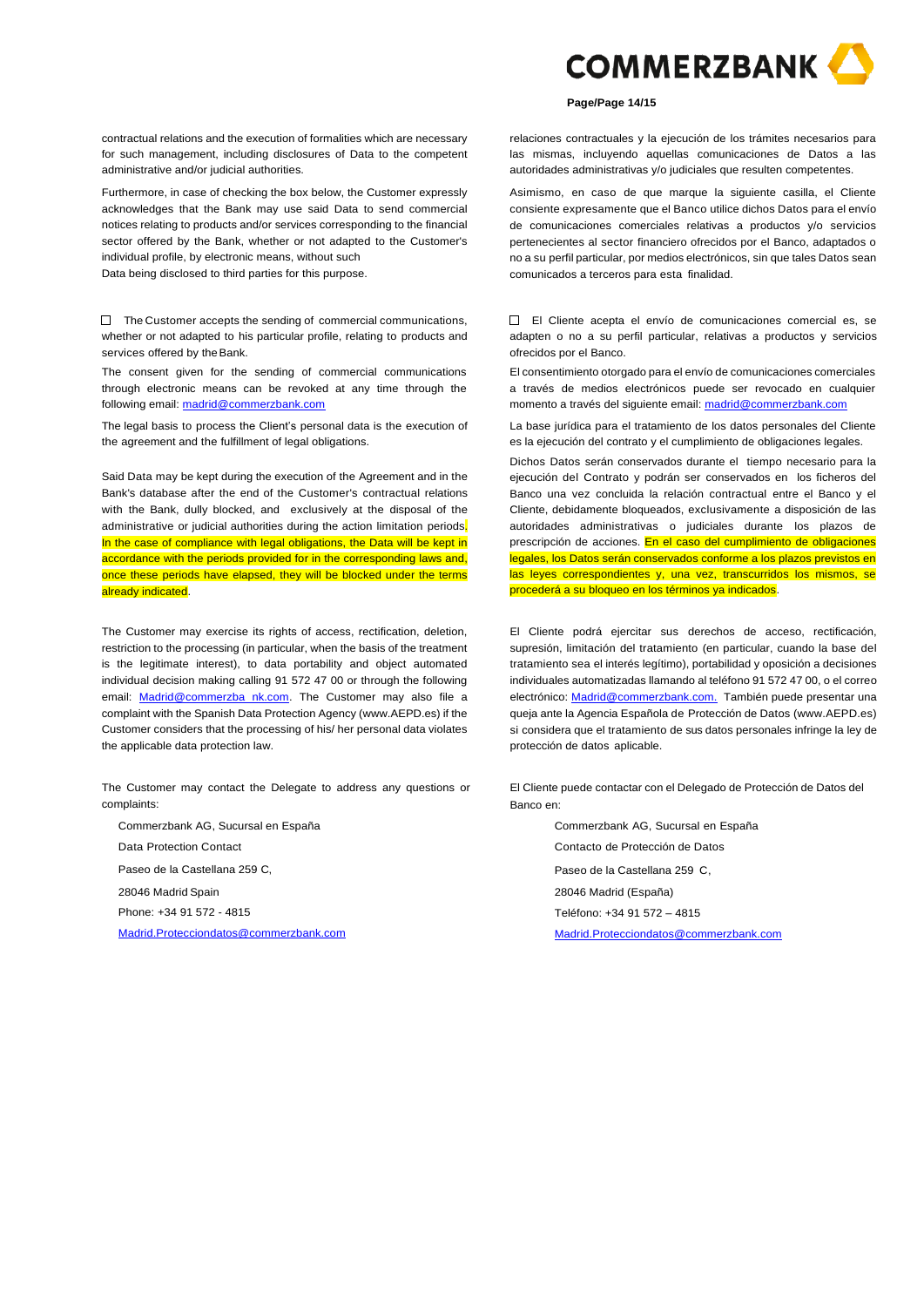The person al data of the Customer will be transferred to Commerzbank AG, its international offices, and the companies of the Commerzbank Group p insofar as this transfer is necessary for the execution of the Agreement. The Bank will also transfer some of the Customer's data to Group companies for internal administrative purposes, the legal basis being the Bank's legitimate interest. Additional information on the legitimate interest can be obtained by contacting the Data Protection Officer. In both cases, some of the entities to which the data is transferred will be located in territories, such as the USA, in which a level of privacy protection equivalent to that offered within the European Economic Area is not provided. In such cases, the Bank has adopted appropriate safeguards to protect its information, in accordance with Regulation 2016/679 of the European Parliament and of the Council and other applicable regulations. You can consult the scope and content of these systems by contacting our Data Protection Officer.

The personal data provided by the Customer in accordance with this document, or any other data provided subsequently by the Customer, shall be recorded in a filing system belonging to the Bank in order to comply with the requirements established in the EU Funds Transfer Regulation for the prevention, detection and investigation of money laundering and the financing of terrorism, as well as the applicable legislation on the matter in Spain. By virtue of this legislation, the Bank is obliged to process your personal data to comply with the due diligence obligations that are legally required, including formal identification, identification of beneficial ownership, determination of the purpose or nature of the business relationship, continuous monitoring of the business relationship, determination of the risk inherent to those involved in the operation, or the application of enhanced diligence measures, among other obligations.

The Credit Entities and remaining Payment services Suppliers, as well as the related payment systems and technological services suppliers to which the Data are transmitted to carry out the transaction may be obliged under the Laws of the country in which they operate, or by virtue of agreements entered into with it, to provide information regarding the transaction to the authorities or official bodies of other countries inside and outside the European Union, within the framework of the fight against money laundering and the financing of terrorism as well as serious forms of organized crime.

# **20. GENERAL CONDITIONS**

In accordance with the provisions of the General Contracting Conditions Act (Law 7/98, of April 13, 1998), those conditions stated in this Account Agreement, except for those which regulate the interest rates, fees and maturity of the Account Agreement (which have been negotiated individually with the Customer) are considered assuch.

The Customer has been informed of the General Conditions of this Account Agreement, giving its express acceptance to the same and to the inclusion thereof in the Account Agreement.

# **21. EFFECTIVENESS OF THE ACCOUNT AGREEMENT**

This Account Agreement, in force, substitutes all those which, dated prior hereto, pertain to the same Customer Account Code expressed on page one of this Account Agreement.

The intervening parties have read this Account Agreement, find it to their approval, ratify its contents and sign it in two counterparts, each an original, with one copy remaining in the possession of each party, and including therewith a copy of the tariffs of fees, conditions and recoverable expenses and of applicable rules on valuation dates, which is so acknowledged by the Customer, with the signature of this document serving as a "**receipt**" for said delivery.



#### **Page/Page 15/15**

Los datos personales del Cliente serán transferidos a Commerzbank AG, sus sedes internacionales y las sociedades del Grupo Commerzbank siempre y cuando esta cesión sea necesaria para la ejecución del Contrato . El Banco cederá asimismo algunos de los datos del Cliente a compañías del Grupo con finalidades administrativas internas siendo la base legal el interés legítimo del Banco. Información adicional sobre el interés legítimo puede ser recabada poniéndose en contacto con el Delegado de Protección de Datos. En ambos casos, algunas de las entidades cesionarias de los datos estarán ubicadas en territorios, tales como los EE. UU., en lo que no se ofrece un nivel de protección de la privacidad equivalente al que se ofrece dentro del Espacio Económico Europeo. En dichos casos, el Banco ha adoptado sistemas de salvaguarda adecuados a los fines de proteger su información, de conformidad con el Reglamento 2016 / 679 del Parlamento Europeo y del Consejo y demás normativa de aplicación. Puede consultar el alcance y contenido de dichos sistemas poniéndose en contacto con nuestro Delegado de Protección de Datos.

Los datos personales facilitados por el Cliente según el presente documento, o cualquier otros datos suministrados posteriormente por el Cliente, se registrarán en un sistema de archivo que pertenece al Banco con el fin de cumplir con los requisitos establecidos en el Reglamento de

Transferencias de Fondos UE para la prevención, detección e investigación del blanqueo de capitales y de la financiación del terrorismo, así como de la legislación aplicable en la materia en España. En virtud de esta legislación, el Banco está obligado a tratar sus datos personales para cumplir con las obligaciones de diligencia debida que le son legalmente exigibles, incluyendo las obligaciones de identificación formal, identificación de titularidad real, determinación del propósito o índole de la relación de negocio, seguimiento continuo de la relación de negocio, determinación del riesgo inherente a los intervinientes en las operaciones, o aplicación de medidas reforzadas de diligencia, entre otras obligaciones.

Las Entidades de Crédito y demás proveedores de servicios de pago, así como los sistemas de pago y prestadores de servicios tecnológicos relacionados a los que se transmitan los Datos para llevar a cabo la transacción pueden estar obligados por la legislación del Estado donde operen, o por Acuerdos concluidos por éste, a facilitar información sobre la transacción a las autoridades u organismos oficiales de otros países, situados tanto dentro como fuera de la Unión Europea, en el marco de la lucha contra la financiación del terrorismo y formas graves de delincuencia organizada y prevención del blanqueo de capitales.

# **20. CONDICIONES GENERALES**

De conformidad con lo dispuesto en la Ley de Condiciones Generales de la Contratación (ley 7/98 de 13 de abril de 1.998) tiene carácter de tales las condiciones recogidas en el presente Contrato de Cuenta excepto las que regulan los tipos de interés, comisiones y vencimiento del Contrato de Cuenta, las cuales han sido negociadas individualmente con elCliente.

El Cliente ha sido informado de las Condiciones Generales de este Contrato de Cuenta, dando su aceptación expresa a las mismas y de su incorporación al Contrato de Cuenta.

# **21. VIGENCIA DEL CONTRATO DE CUENTA**

El presente Contrato de Cuenta, en vigor, sustituye a todos los, que siendo de fecha anterior, correspondan al mismo Código Cuenta Cliente expresado en la página primera del presente Contrato de Cuenta.

Los intervinientes leen este Contrato de Cuenta, lo encuentra n conforme, se ratifican en su contenido, y lo firman por duplicado a un solo efecto, quedando una copia en poder de cada una de las partes, e incorporando al mismo un ejemplar de las tarifas de comisiones, condiciones y gastos repercutibles y de las normas sobre fechas de valoración aplicables, lo que así reconoce el Cliente, sirviendo la firma del presente como "**recibí**" de dicha entrega.